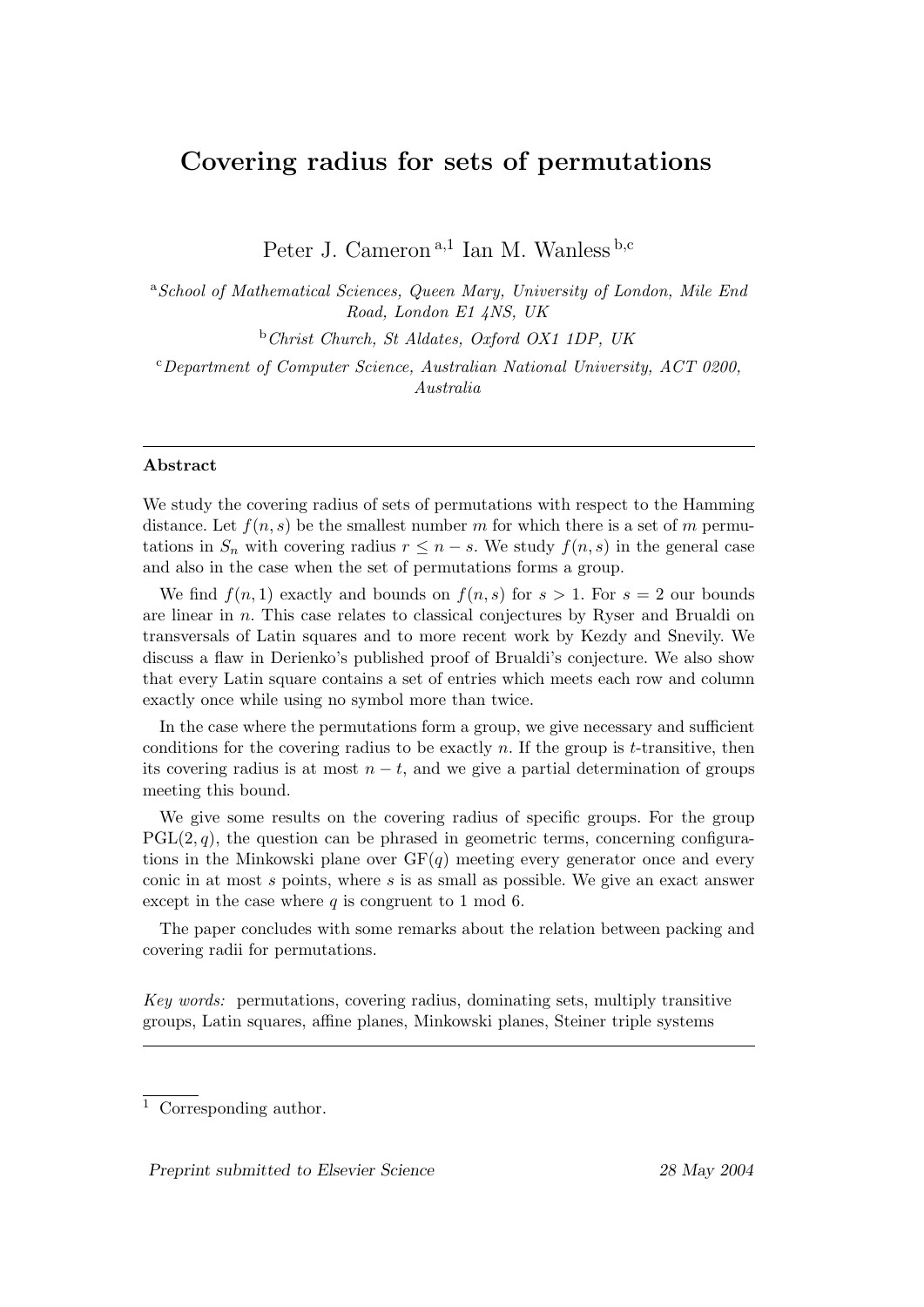# 1 Introduction

Let S be a subset of a finite metric space  $M$ , in which all the distances are integers. The *covering radius*  $cr(S)$  of S is the smallest R such that the balls of radius R with centres at the elements of  $S$  cover the whole space. Compare this with the *packing radius*, the largest r such that the balls of radius r with centres at the elements of S are pairwise disjoint. Under mild assumptions on the metric space, we have  $r \leq R$ .

Alternatively, if we define  $d(x, S) = \min_{s \in S} d(x, s)$ , then the covering radius is the maximum of  $d(x, S)$  over all points x in the space.

The "main problem" of coding theory is to find the largest set  $S$  with given packing radius. One question considered here is the dual problem: to find the smallest set with given covering radius. We also consider briefly (in the last section) the problem of bounding the covering radius by a function of the packing radius.

The metric space here is the *symmetric group*  $S_n$ , with *Hamming distance*: the distance between g and h is  $n - \frac{\text{fix}(gh^{-1})}{h}$ . Note that it is invariant under left and right translation. The symmetric group has been studied as a setting for coding theory since the paper of Blake et al. [2]; but little attention has been given to questions about covering radius.

We write  $i^g$  for the image of  $i \in \{1, ..., n\}$  under  $g \in S_n$  (regarding g as a function). The passive form of g is the word  $1^g 2^g \cdots n^g$ .

There is one small complication: since no two permutations have Hamming distance 1, a ball of radius 1 consists of a single element. So, according to the definition, if S contains two permutations at distance 2, its packing radius is 1. To simplify things later, we disallow balls of radius 1 and assume that in this case the packing radius is 0.

Much more about covering radius can be found in the book [5], although the context is different.

We begin with a result of Cameron and  $Ku$  [4] and, independently, Kezdy and Snevily [14].

**Theorem 1** Let S be a set of permutations. If  $|S| \le n/2$ , then  $\text{cr}(S) = n$ . This is best possible: if  $k > n/2$ , then there exists S with  $|S| = k$  and  $\operatorname{cr}(S) < n$ .

**PROOF.** Suppose that  $|S| = k \le n/2$ . To show that S has covering radius n, we must find a permutation q such that q has no agreements with any of the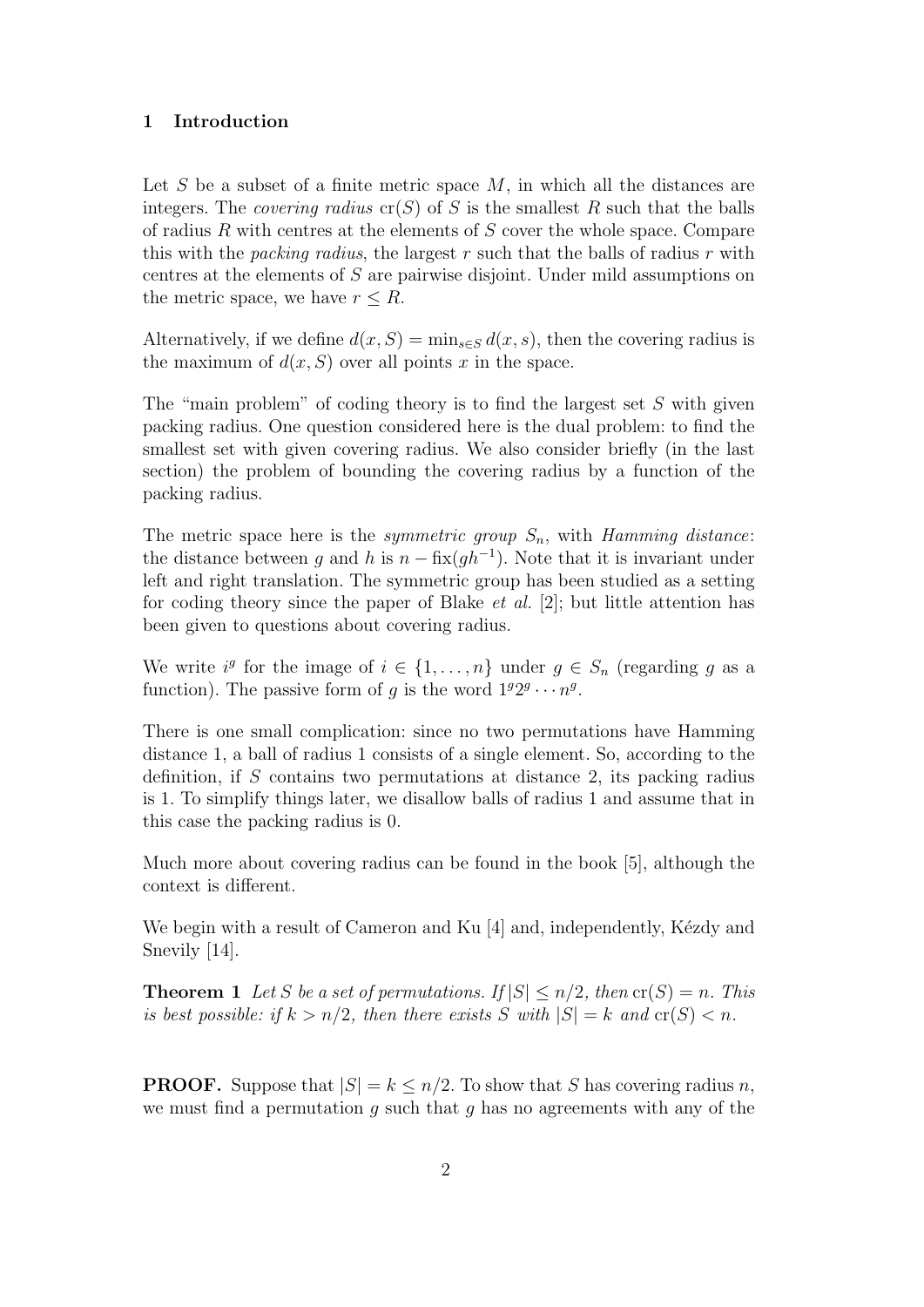permutations in S. So let

$$
A_i = \{1, \ldots, n\} \setminus \{i^h : h \in S\}.
$$

Then by assumption  $|A_i| \geq n - k$  for all i. The required permutation will be a system of distinct representatives for  $(A_1, \ldots, A_n)$ ; so we must verify that the hypotheses of Hall's theorem are satisfied. So, for  $J \subseteq \{1, \ldots, n\}$ , let  $A(J) = \bigcup_{i \in J} A_i$ . We must show that  $|A(J)| \ge |J|$  for any set J.

This statement is clearly true if  $|J| \leq n - k$ , so suppose that  $|J| > n - k > k$ . An arbitrary element  $j$  occurs  $k$  times as the image of a permutation in  $S$ , so has at least  $n - k$  occurrences in the sets  $A_i$ . So any given set of more than k of them must contain an occurrence of j. So  $A(J) = \{1, \ldots, n\}$ , and clearly the conclusion holds.

To show that this is best possible, suppose that  $k \leq n < 2k$ . Take a Latin square of order k, and extend each of its rows to a permutation of  $\{1, \ldots, n\}$ fixing the points  $k + 1, \ldots, n$ . Now the sets  $A_1, \ldots, A_k$  each consist of the points  $k + 1, ..., n$ ; so  $A({1, ..., k}) = {k + 1, ..., n}$ , and Hall's condition fails. If  $k > n$ , then take n permutations chosen as above; adding any  $k - n$ further permutations cannot increase the covering radius.  $\Box$ 

# 2 Smallest set with at least a given covering radius

#### 2.1 The problem

Theorem 1 suggests the following problem:

**Problem 2** Given n and s, what is the smallest m such that there is a set S of permutations with  $|S| = m$  and  $\text{cr}(S) \leq n - s$ ? We let  $f(n, s)$  denote this minimum value m.

Of course, it is equivalent to consider the function  $q(n, s)$  defined to be the largest number m such that any set S of at most m permutations of an n-set has covering radius at least  $n - s$ . Clearly  $f(n, s) = g(n, s - 1) + 1$ . In coding theory the analogue of the function  $f$  is usually considered; but in other parts of extremal combinatorics such as Ramsey theory, the function considered is the analogue of  $q$ .

We note also that this question can be interpreted in graph-theoretic language. Define the graph  $G_{n,s}$  on the vertex set  $S_n$ , with two permutations being adjacent if they agree in at least s places. Now the size of the smallest dominating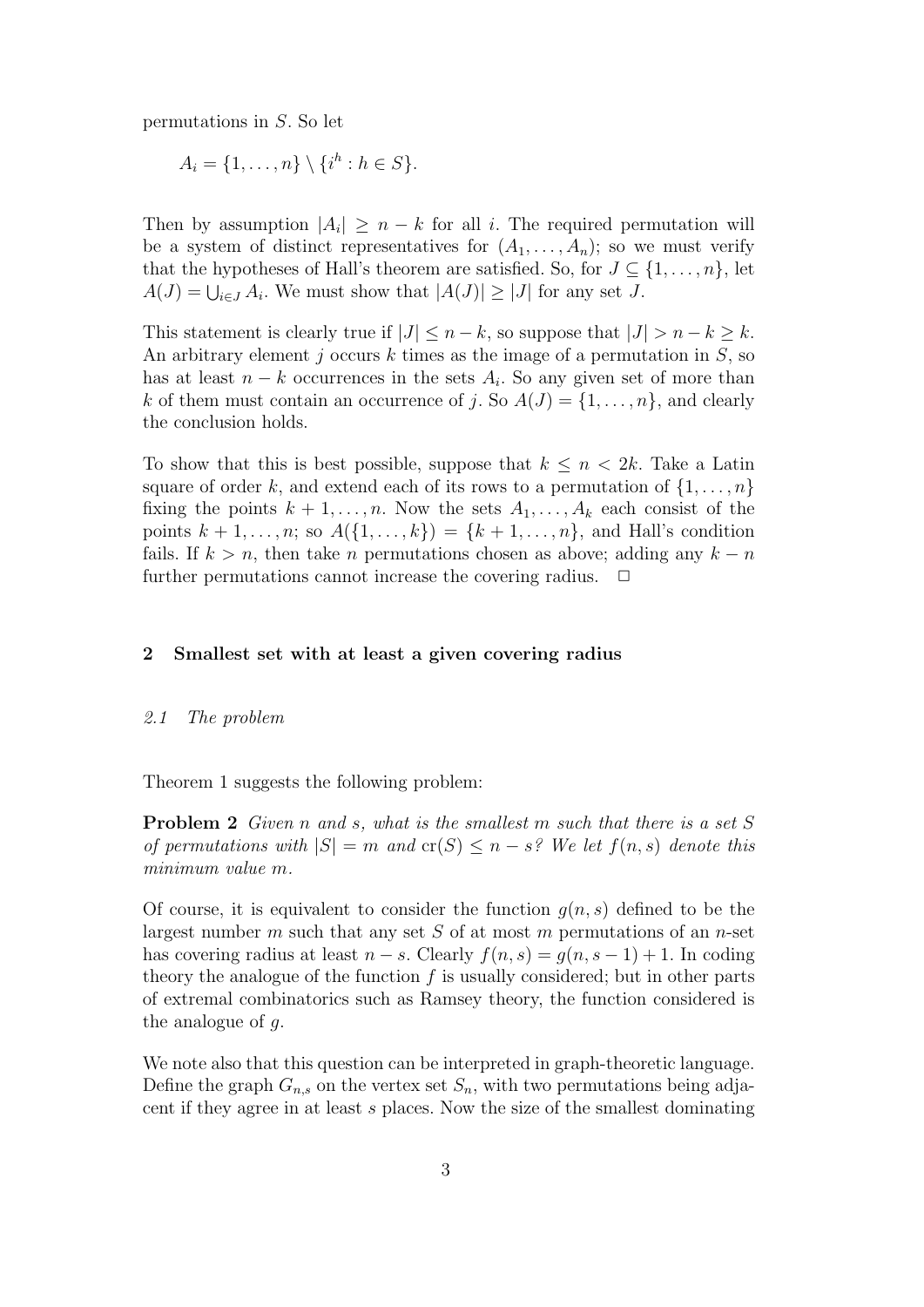set in  $G_{n,s}$  is  $f(n, s)$ .

Theorem 1 shows that  $f(n, 1) = |n/2|+1$ . Since any two distinct permutations have distance at least 2, we see that  $f(n, n-1) = n!$  for  $n \geq 2$ . Moreover,  $f(n, s)$  is a monotonic increasing function of s (by definition).

The next case to consider is  $f(n, 2)$ . Kézdy and Snevily [14] made the following conjecture, which we consider further in the next subsection.

**Conjecture 3** If n is even, then  $f(n, 2) = n$ ; if n is odd, then  $f(n, 2) > n$ .

We conclude this section by extending the argument of Theorem 1 to give a very weak lower bound for  $f(n, 2)$ , improving by 1 the trivial  $f(n, 2) \ge f(n, 1)$ .

Proposition 4  $f(n, 2) \geq |n/2| + 2$  for  $n > 2$ .

**PROOF.** Assume first that n is odd, say  $n = 2k + 1$ , and let S be a set of permutations with  $|S| = k + 1$ . As in Theorem 1, we have  $|A(J)| \geq k$  for all non-empty J, and  $A(J) = \{1, \ldots, n\}$  if  $|J| \geq k+2$ . So the only possible failure of Hall's condition is that there could be a set J with  $|J| = k + 1$  and  $|A(J)| = k$ . Now  $|A(J)| > |J| - 1$  for all sets J. By the 'defect form' of Hall's Theorem, there is a partial SDR of size  $n - 1$ . This extends uniquely to a permutation, which agrees with any element of S in at most one position.

Now assume that  $n = 2k$  and  $|S| = k + 1$ . The argument using the defect form of Hall's theorem can only fail if there is a set J with  $|J| = k + 1$ and  $|A(J)| = k - 1$ . Suppose without loss of generality that  $J = \{1, \ldots, k + 1\}$ 1} and  $A(J) = \{k+2,\ldots,2k\}$ . Then the matrix with rows S has a Latin square of order  $k+1$  in the first  $k+1$  columns. Choose two columns of the Latin square, and select two cells in these columns lying in distinct rows and containing distinct entries. (This choice is possible if  $k + 1 \geq 3$ .) Now let g be any permutation with these entries in these columns, entries  $k + 1, \ldots, 2k$  in the remaining  $k-1$  of the first  $k+1$  columns, and the unused entries from  $1, \ldots, k+1$  in the last  $k-1$  columns. Then g agrees with two elements of S in one position and the others in no positions.  $\Box$ 

#### 2.2 Latin squares

The Kézdy–Snevily conjecture, described in the preceding section, has several connections with Latin squares. The rows of a Latin square of order  $n$  form a sharply transitive set of permutations (that is, exactly one permutation carries i to j, for any i and j); and every sharply transitive set is the set of rows of a Latin square.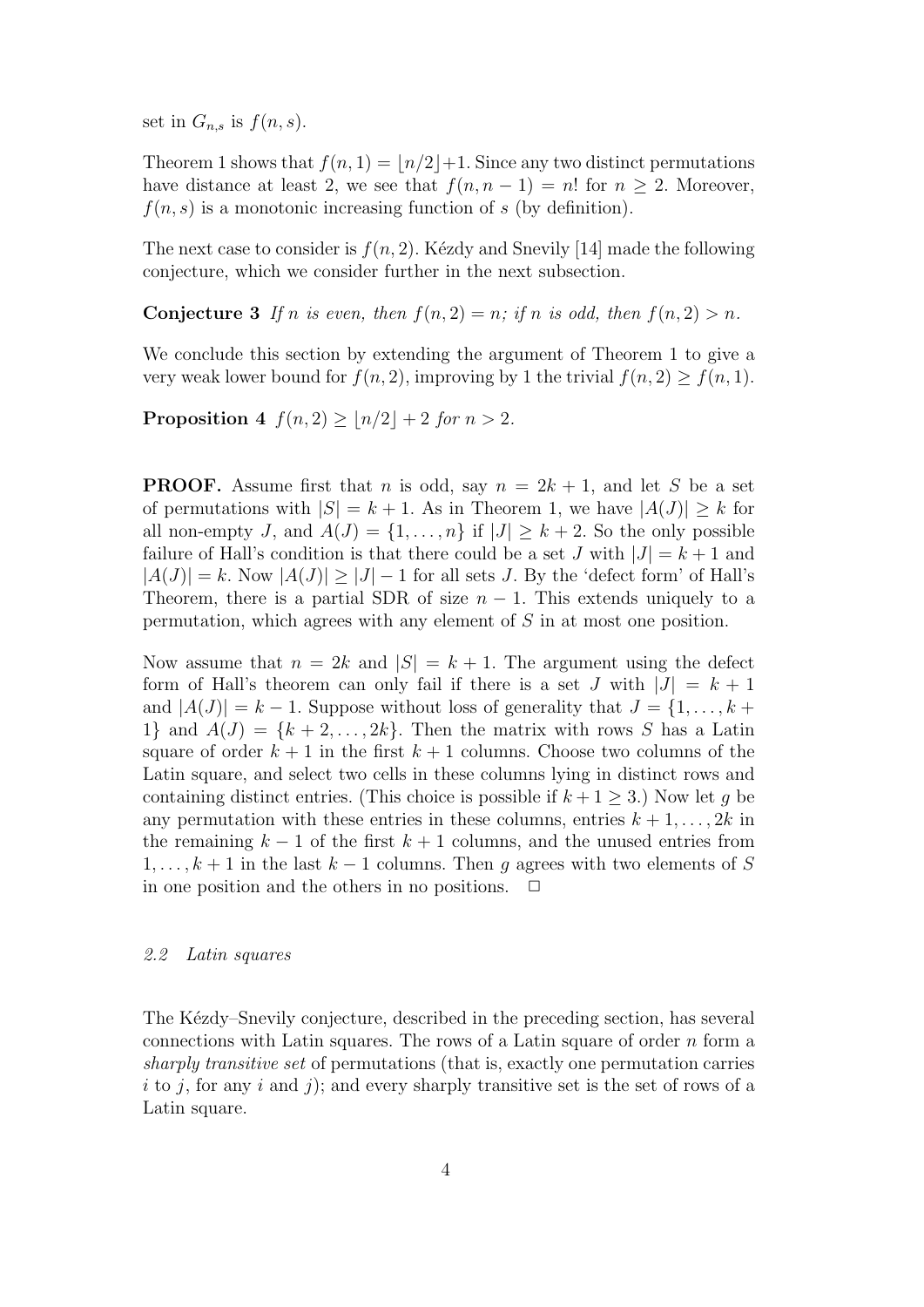A transversal of a Latin square of order n is a set of n cells, one in each row, one in each column, and one containing each symbol. A partial transversal is a set of cells with no two in the same row or column or containing the same symbol. The connection with covering radius is given by the following result:

**Proposition 5** Let S be a sharply transitive subset of  $S_n$ . Then S has covering radius at most  $n-1$ , with equality if and only if the corresponding Latin square has a transversal.

**PROOF.** For any given position i, any permutation must agree at i with some element of S, so the covering radius cannot exceed  $n-1$ . If equality holds, let h be a permutation at distance  $n-1$  from S; then for each i there is a unique element  $s \in S$  with  $i^s = i^h$ . The positions of these agreements form a transversal of the Latin square, since by construction they involve different columns and symbols, and if two of them lay in the same row then that row would have distance less than  $n-1$  from h. Conversely, a transversal of the Latin square gives rise to a permutation at distance  $n-1$  from S.  $\Box$ 

Corollary 6 If there exists a Latin square of order n with no transversal, then  $f(n, 2) \leq n$ . In particular, this holds for n even.  $\Box$ 

The existence of a transversal, in the case of the Cayley table of a group, is equivalent to the existence of a complete mapping, or orthomorphism, of the group. Hall and Paige [13] showed that having trivial or non-cyclic Sylow 2-subgroup is necessary and (in the case of soluble groups) sufficient for this.

In particular, if n is even, the Cayley table of the cyclic group  $C_n$  of order n has no transversal, and so  $f(n, 2) \leq n$ . (The easy proof is as follows. Suppose that there is a transversal, and let r, c, and s be the sums (in  $C_n$ ) of the row, columns, and symbols of the transversal. Since each row occurs once,  $r = n(n+1)/2 = n/2$ . Similarly  $c = s = n/2$ . But, by definition of the Cayley table,  $r + c = s$ , a contradiction.)

The Cayley table of  $C_n$  does possess a transversal if n is odd (the cells  $(i, i)$ ) form a transversal), and has a partial transversal of size  $n-1$  if n is even (the cells  $(i, i)$  for  $0 \leq i < n/2$ , and the cells  $(i, i + 1)$  for  $n/2 \leq i < n - 1$ .

It was conjectured by Ryser that a Latin square of odd order has a transversal; this is still open. (Incidentally, the fact that a Latin square of even order has an even number of transversals was proved by Balasubramanian [1]. The author was aiming to prove a strong form of the Ryser Conjecture, namely that the number of transversals of a Latin square of order  $n$  is congruent to  $n$  modulo 2. However, this conjecture and a stronger conjecture which Balasubramanian made are easily seen to be false and a number of counter-examples of order 7 can be found, for example, in [6].)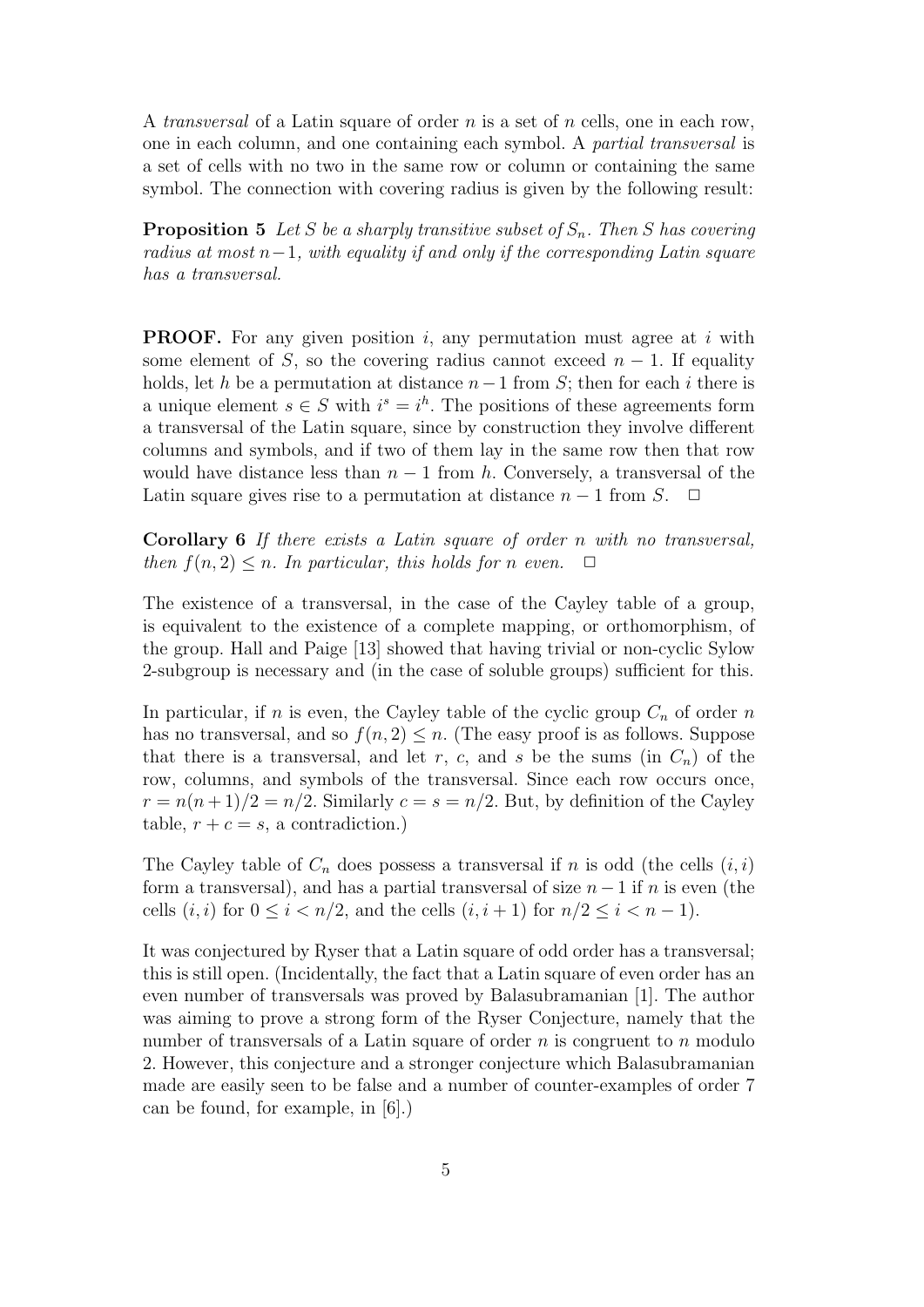Note that the Kézdy–Snevily conjecture implies Ryser's conjecture, as Kézdy and Snevily [14] observed. This is immediate from the following result:

**Proposition 7** If S is the set of rows of a Latin square L of order n with no transversal, then S has covering radius  $n-2$ .

**PROOF.** Let  $R, C, S$  be the sets of rows, columns and symbols (all equal to  $\{1,\ldots,n\}$ . We have to show that there is a permutation  $h: C \to S$  such that, any given row of L contains at most two cells which, for some choice of  $c \in C$ , have symbol  $c^h$  in column c. By taking a conjugate of L, it is equivalent to find a permutation  $h: R \to C$  such that any given symbol s occurs at most twice in cells of the form  $[r, r^h]$  for some  $r \in R$ . We say for short that the symbols  $L[r, r<sup>h</sup>]$  are selected by h, and must show that there exists a permutation h which selects any symbol at most twice.

Take an arbitrary permutation  $h : R \to C$ . For  $s \in S$ , let  $\mu(s)$  be the number of  $r \in R$  such that  $L[r, r^h] = s$  (the number of times s is selected by h). Let

$$
M(h) = \sum_{s:\mu(s) > 2} (\mu(s) - 2).
$$

If  $M(g) = 0$ , we are done, so suppose that there exists  $r_0 \in R$  such that  $s = L[r_0, r_0^h]$  satisfies  $\mu(s) \geq 3$ .

Let  $I = \{r \in R : \mu(L[r_0, r^h]) \geq 2\}$ , and  $J = \{r \in R : \mu(L[r, r_0^h]) = 0\}$ . We claim that  $|I| < |J|$ . To see this, let  $x_i = |\{s \in S : \mu(s) = i\}|$  be the number of symbols selected exactly i times, for  $i \geq 0$ . We have

$$
\sum_{i\geq 0} x_i = n = \sum_{i\geq 0} ix_i,
$$

so (since  $x_i > 0$  for some  $i > 2$ )

$$
|J| = x_0 = x_2 + 2x_3 + \cdots > x_2 + x_3 + \cdots = |I|.
$$

Now choose  $r_1 \in J \setminus I$ ; note that  $r_0 \neq r_1$ . Replace h by  $(r_0, r_1)h$ . In so doing we deselect  $s = L[r_0, r_0^h]$  and  $L[r_1, r_1^h]$ , and replace them with  $L[r_0, r_1^h]$  and  $L[r_1, r_0^h]$ . The effect is to decrease  $\mu(s)$  by at least 1 without increasing  $\mu(s')$ for any other element s' with  $\mu(s') \geq 3$  or introducing any new element with this property. To see the last fact, we consider two cases:

(i)  $s' = L[r_0, r_1^h] \neq L[r_1, r_0^h] = s''$ . By assumption,  $\mu(s') \leq 1$  (since  $r_1 \notin I$ ), so s' is selected at most once by h, and so at most twice by  $(r_0, r_1)h$ . Also, s'' is not selected by h, so is selected only once by  $(r_0, r_1)h$ .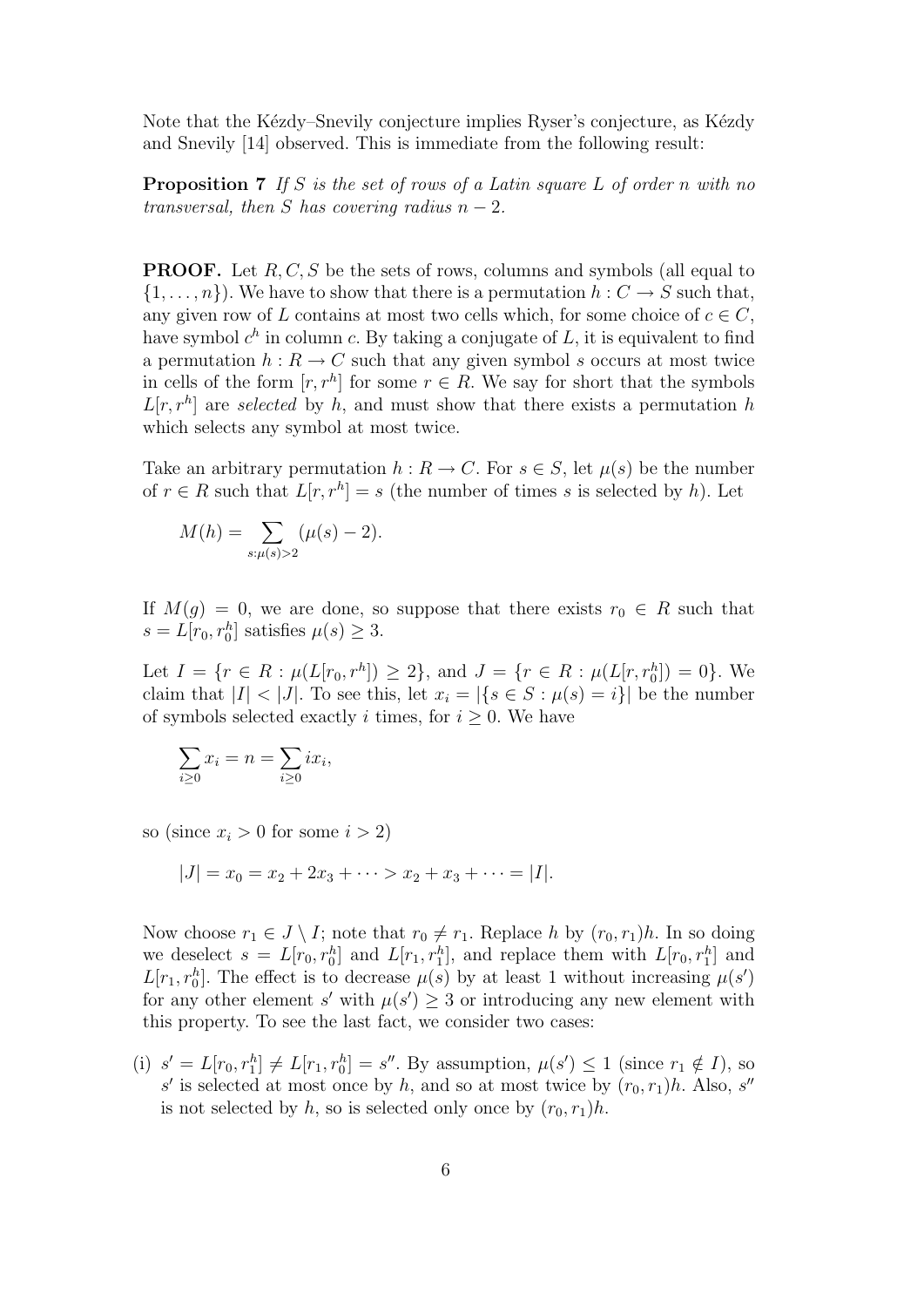(ii)  $s' = L[r_0, r_1^h] = L[r_1, r_0^h]$ . Then s' is not selected by h, so is selected twice by  $(r_0, r_1)h$ .

Hence, after iterating this process a finite number of times, we must reduce  $M(h)$  to zero, and we are done.  $\Box$ 

Brualdi (see [7]) conjectured that every Latin square of order  $n$  contains a partial transversal of size  $n - 1$  (see also Keedwell's article on complete mappings in the Handbook of Combinatorial Design [6], and the article by Erdős et al. [10]). Derienko [8] claimed to have proved this conjecture; but the proof contains an error. In Section 2.4 we discuss this further. The following result is due to Kézdy and Snevily [14].

**Theorem 8** The Kézdy–Snevily conjecture implies Brualdi's conjecture.

**PROOF.** Suppose that there is an  $n \times n$  Latin square L with no near transversal. Viewing the rows of L as permutations of  $\{1, 2, \ldots, n\}$  we see that any  $h \in S_n$  must either intersect at least one row in three places or intersect two rows (say row j and row k) each in at least two places.

Append the symbol  $n + 1$  to the end of each of the rows of L to give a set  $S' \subseteq S_{n+1}$ . We argue that any permutation in  $S_{n+1}$  agrees at least twice with one of this set; this shows that  $f(n+1, 2) \leq n$ , in contradiction to the Kézdy– Snevily conjecture.

Let  $g \in S_{n+1}$ . If  $(n+1)^g = n+1$ , we are done. So suppose not; let  $(n+1)^g = p$ . For the moment let p and  $n + 1$  switch places, then drop the  $n + 1$ . Call this new permutation  $g' \in S_n$ . If g' intersects some row of L in three or more places then g intersects that same row in two or more places and we are done. So  $g'$  must intersect row j in two places and it also must intersect row k in two places. Since  $L$  is a Latin square the symbol  $p$  can be involved in only one of these intersections (say with row j); this implies that q and row k must intersect in two places.  $\Box$ 

In Corollary 6 we used Latin squares to find an upper bound for  $f(n, 2)$  when n is even. For odd  $n$  we can also find upper bounds based on Latin squares. The idea is to choose a Latin square with few transversals, or whose transversals have a particular structure, and add a small set of permutations meeting each transversal twice. For  $n = 5, 7, 9$ , one can find a Latin square for which a single permutation suffices, showing that  $f(n, 2) \leq n+1$  in these cases. The sets are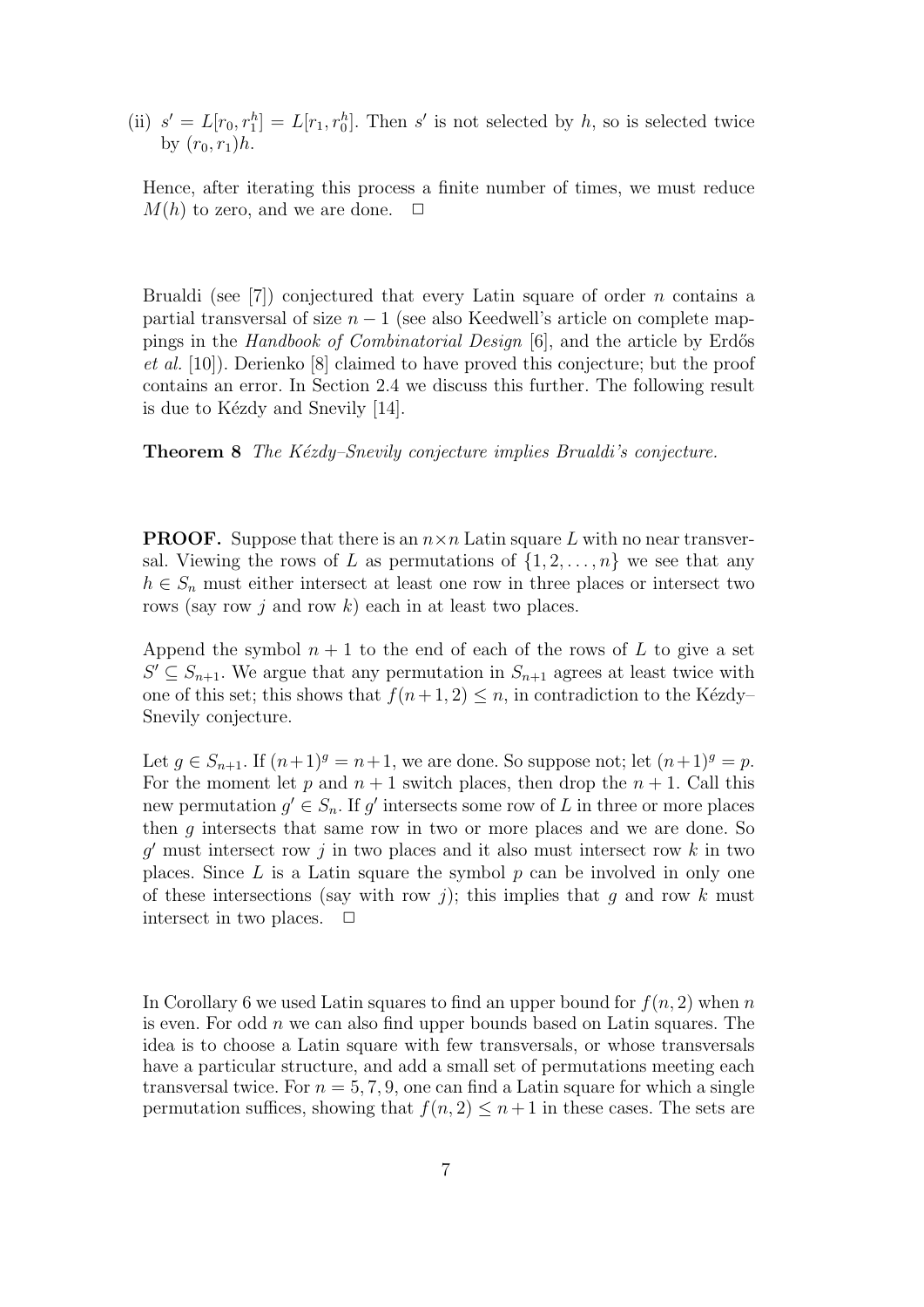|  |  | as follows: |
|--|--|-------------|
|--|--|-------------|

|  |           |  |  |  |               |  |  |  |  | $1 \t3 \t2 \t4 \t6 \t5 \t7 \t9 \t8$ |  |
|--|-----------|--|--|--|---------------|--|--|--|--|-------------------------------------|--|
|  |           |  |  |  | 1 2 3 4 5 6 7 |  |  |  |  | 2 1 3 5 4 6 8 7 9                   |  |
|  | 1 2 3 4 5 |  |  |  | 2 3 1 5 4 7 6 |  |  |  |  | 3 2 1 7 9 8 4 6 5                   |  |
|  | 2 1 4 5 3 |  |  |  | 3 1 2 6 7 4 5 |  |  |  |  | 4 6 5 9 8 7 1 3 2                   |  |
|  | 3 5 1 2 4 |  |  |  | 4 5 6 7 1 2 3 |  |  |  |  | 5 4 6 8 7 9 3 2 1                   |  |
|  | 4 3 5 1 2 |  |  |  | 5 4 7 1 6 3 2 |  |  |  |  | 6 5 4 2 1 3 9 8 7                   |  |
|  | 5 4 2 3 1 |  |  |  | 6 7 4 2 3 5 1 |  |  |  |  | 7 9 8 1 3 2 5 4 6                   |  |
|  | 1 3 4 2 5 |  |  |  | 7 6 5 3 2 1 4 |  |  |  |  | 8 7 9 3 2 1 6 5 4                   |  |
|  |           |  |  |  | 3 2 1 7 6 5 4 |  |  |  |  | 9 8 7 6 5 4 2 1 3                   |  |
|  |           |  |  |  |               |  |  |  |  | 5 4 6 1 3 2 9 8 7                   |  |

In general, we have the following:

**Theorem 9** (a) If  $n = 4k + 1$ , then  $f(n, 2) \le 5k + 2$ . (b) If k is an even integer such that  $n/3 < k \leq n/2$  then  $f(n, 2) \leq n + k$ .

The theorem shows that  $f(n, 2) \le 4n/3 + O(1)$  for all n.

**PROOF.** (a) We have to construct a set of  $5k + 2$  permutations which have at least two agreements with every permutation in  $S_n$ . Take a Latin square L of order n with a subsquare of order  $2k$ . Say it has block structure

$$
\begin{pmatrix} A & B \\ C & D \end{pmatrix}
$$

where A is the subsquare, which contains the 'low' symbols  $1, \ldots, 2k$ . Then D contains exactly one 'high' symbol, ie one of  $(2k + 1), \ldots, n$ , per row and column. Call these cells  $D^*$ .

We take as our set the rows of L, plus  $k + 1$  further permutations each of which consists of a different row of  $\overline{A}$  followed by the symbols from  $D^*$ . This gives  $5k + 2$  permutations in all.

Suppose that we have a transversal of L which includes a entries from  $A, 2k-a$ entries from each of B and C,  $d^*$  entries from  $D^*$  and  $a + 1 - d^*$  entries from the rest of D.

In order to have the right number of low symbols we must have  $2a+1-d^* = 2k$ , which means that  $d^*$  must be odd. But if  $d^* > 1$  then the transversal hits each of the supplementary rows in our dominating set at least twice and we need not worry. Hence we can assume  $d^* = 1$  in which case  $a = k$ .

Finally note that since we have chosen  $k + 1$  of the 2k rows of A we must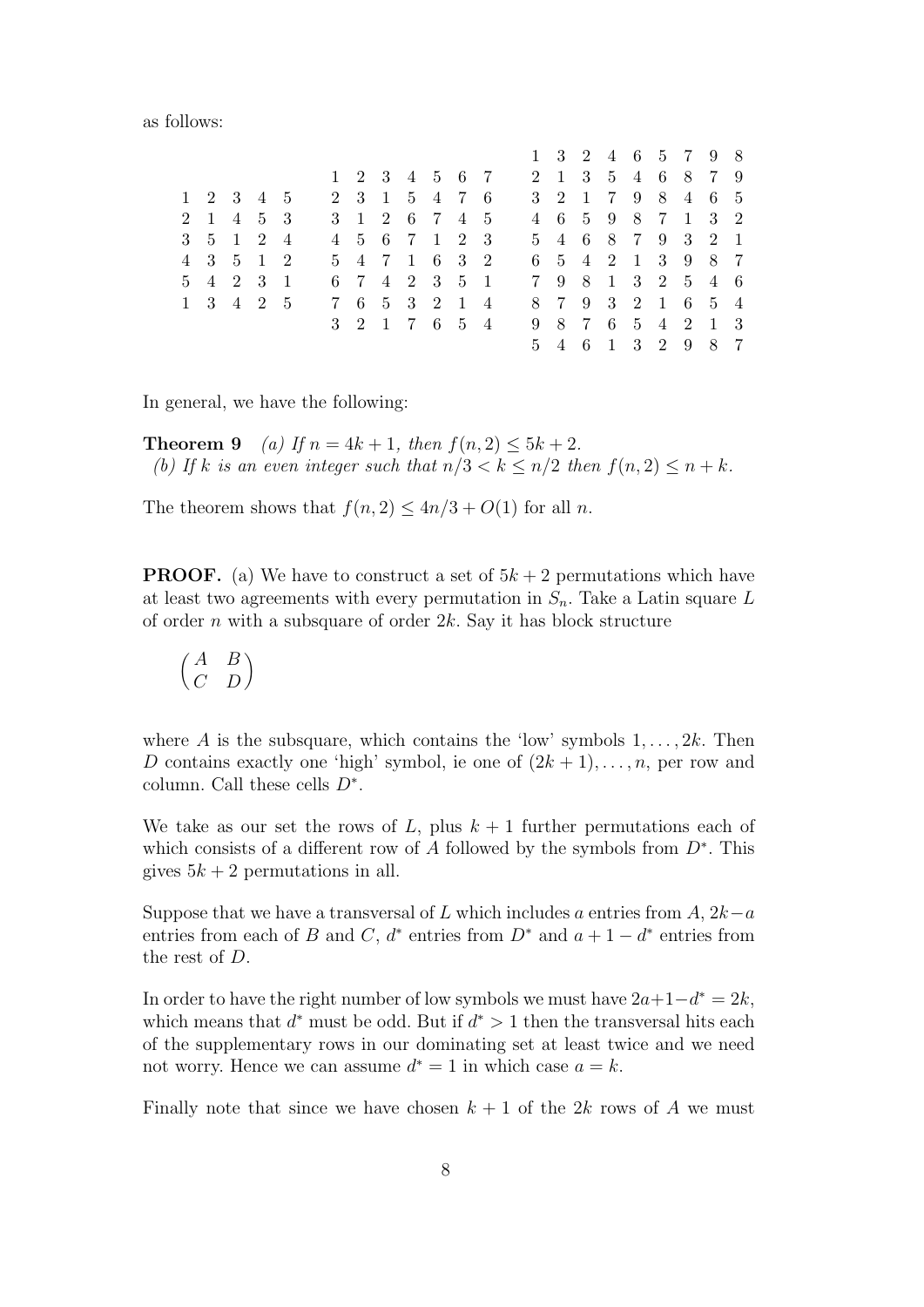hit the transversal (which is choosing  $k$  of the rows) at least once with one of them, and since  $d^* = 1$  this provides the second hit.

(b) Take the rows of a Latin square L with a subsquare of order  $k$ , such that the subsquare has no transversal. Say  $L$  has the same block structure as in part (a), where again A is the subsquare. For  $i = 1, 2, \ldots k$  we add to our collection a permutation which is the  $i<sup>th</sup>$  row of A followed by the  $(i+1)<sup>th</sup>$  row of B (taking row numbers modulo k). We now have  $n + k$  permutations, and we claim that it agrees twice with each permutation. Again we only have to worry about transversals of  $L$ . Such a transversal  $T$  has to satisfy one of the following:

- (i) T hits A but avoids B. This is ruled out by the fact that A has no transversal.
- (ii) T hits B but avoids A. In this case T must hit k cells in C as well as the k in B. But  $k > n/3$  means that  $2k > n - k$  so there are not enough symbols in the square to allow this.
- (iii)  $T$  hits both  $A$  and  $B$ . In this case there must be some i such that  $T$  hits the *i*<sup>th</sup> row of A but the  $(i+1)$ <sup>th</sup> row of B, and hence will score two hits on the  $i^{\text{th}}$  auxiliary row.  $\Box$

#### 2.3 Further results

We can give lower bounds for  $f(n, s)$  for large n by using the covering bound. Let  $B(n, k)$  be the number of permutations in the ball of radius k about the identity in  $S_n$  (the set of permutations with at least  $n - k$  fixed points). We have

$$
B(n,k) = \sum_{i=0}^{k} \binom{n}{i} d(i),
$$

where  $d(i)$  is the number of derangements in  $S_i$ . Clearly, if  $m(n,d) < n!$ , then any set of m permutations has covering radius at least  $d+1$ . Hence:

**Proposition 10** 
$$
f(n,s) \ge \left\lfloor \frac{n!-1}{B(n,n-s)} \right\rfloor + 1.
$$
  $\square$ 

For example, the lower bound for  $f(5,3)$  given by this formula is  $\lfloor 119/11 \rfloor +1 =$ 11; this can be improved by one as follows. Take any set S of eleven permutations in  $S_5$ . By the Pigeonhole Principle, at least six of them have the same parity; say there are  $11 - m$  such, with  $m \leq 5$ . Then the m permutations of the opposite parity differ by transpositions from at most  $10m$  further permutations of the given parity. If S has covering radius 2, then all 60 permutations of this parity are accounted for, which implies that  $11 - m + 10m \ge 60$ , con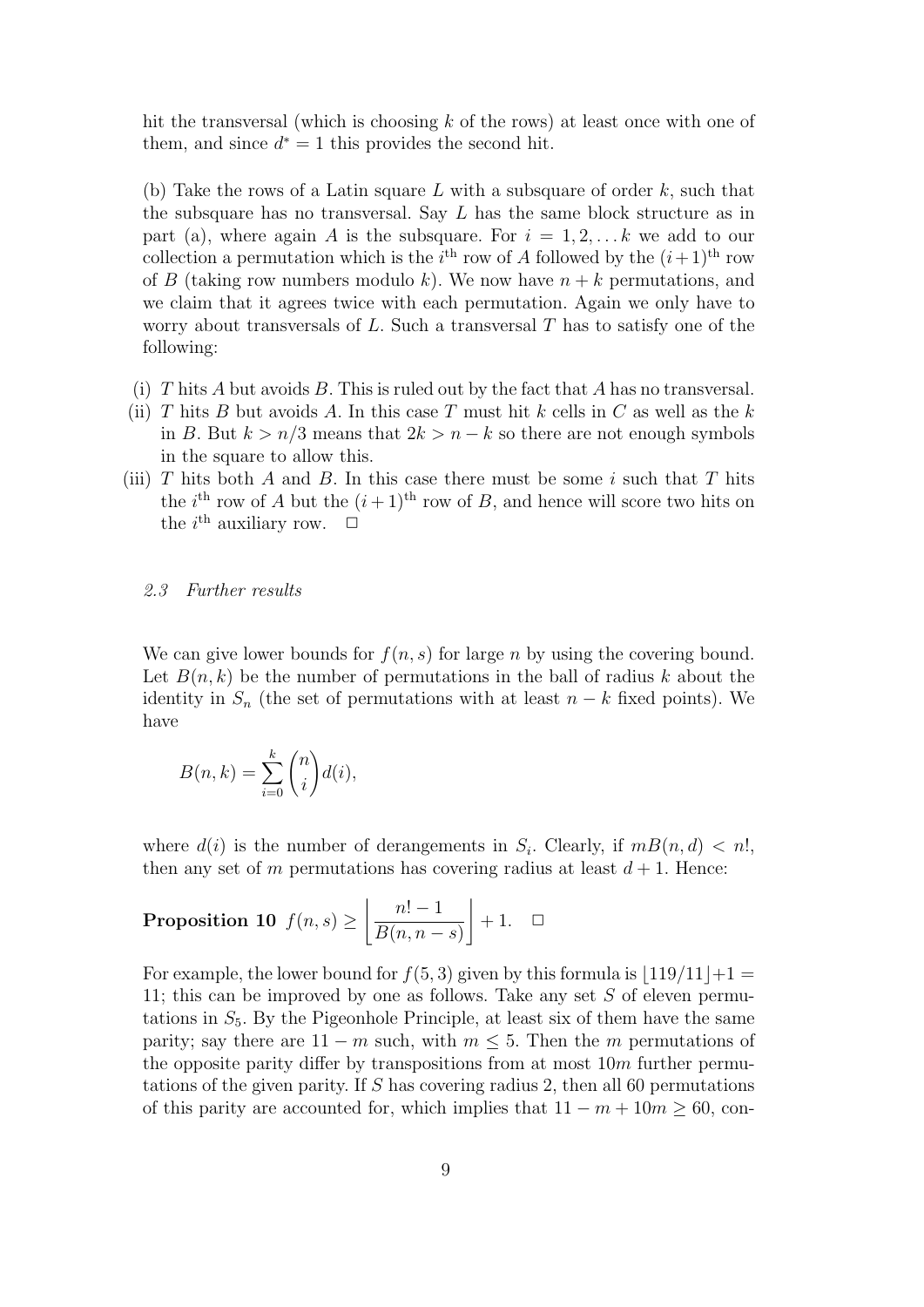tradicting  $m \leq 5$ . So S has covering radius at least 3. Thus  $f(5, 3) \geq 12$ . (This result was also proved by Quistorff [15]. We are grateful to the referee for this information.)

However, sometimes this bound gives weaker results than those we already know. For example,  $B(n, n - 1)$  is approximately  $n!(1 - 1/e)$ , so the lower bound for  $f(n, 1)$  is only 2 (the true value being  $\lfloor n/2 \rfloor + 1$ ). More generally, the lower bound for  $f(n, s)$  depends only on s for large enough n. For example,  $f(n, 3) \geq 13$  for  $n \geq 6$ .

Here are some techniques to give upper bounds for  $f(n, s)$ . First, we have the following recursive bound:

**Proposition 11** For  $s > 0$ , we have

$$
f(n,s) \leq n f(n-1, s-1).
$$

**PROOF.** Let  $S_0$  be a set of  $f(n-1, s-1)$  permutations of  $\{1, \ldots, n-1\}$ having covering radius at most  $n-s$  (with the permutations written in passive form). Let  $S_i$  be obtained from  $S_0$  by using the symbols  $\{1, \ldots, n\} \setminus \{i\}$  in place of  $\{1, \ldots, n-1\}$ . Precede each permutation in  $S_i$  by the symbol i, and let S be the union of all these sets. Clearly  $|S| = n|S_0|$ . Now let h be any permutation. Let  $1^h = i$ . By assumption, h (with the first symbol deleted) agrees with some element of  $S_i$  in at least  $s-1$  places; so it agrees with the corresponding element of S in at least s places. Thus  $cr(S) \leq n - s$ , proving the result.  $\Box$ 

This gives an upper bound of about  $n^2/2$  for  $f(n, 2)$ , far worse than Theorem 9.

The covering bound, combined with a probabilistic argument, gives an  $O(n \log n)$ upper bound for  $f(n, s)$ , for any fixed s.

**Proposition 12**  $f(n, s) \le e(s + 1)! n \log n$  provided  $n \ge 2s + 3$ .

**PROOF.** The complement of the ball of radius  $n-s-1$  in  $S_n$  has cardinality  $n! q$ , where q is a function of n and s (although the dependence on n is asymptotically negligible). Specifically, with  $d(n)$  the number of derangements of an n-set, we have:

$$
q = \frac{1}{n!} \sum_{i=0}^{s} {n \choose i} d(n-i) = \sum_{i=0}^{s} \frac{1}{i!} \frac{d(n-i)}{(n-i)!}
$$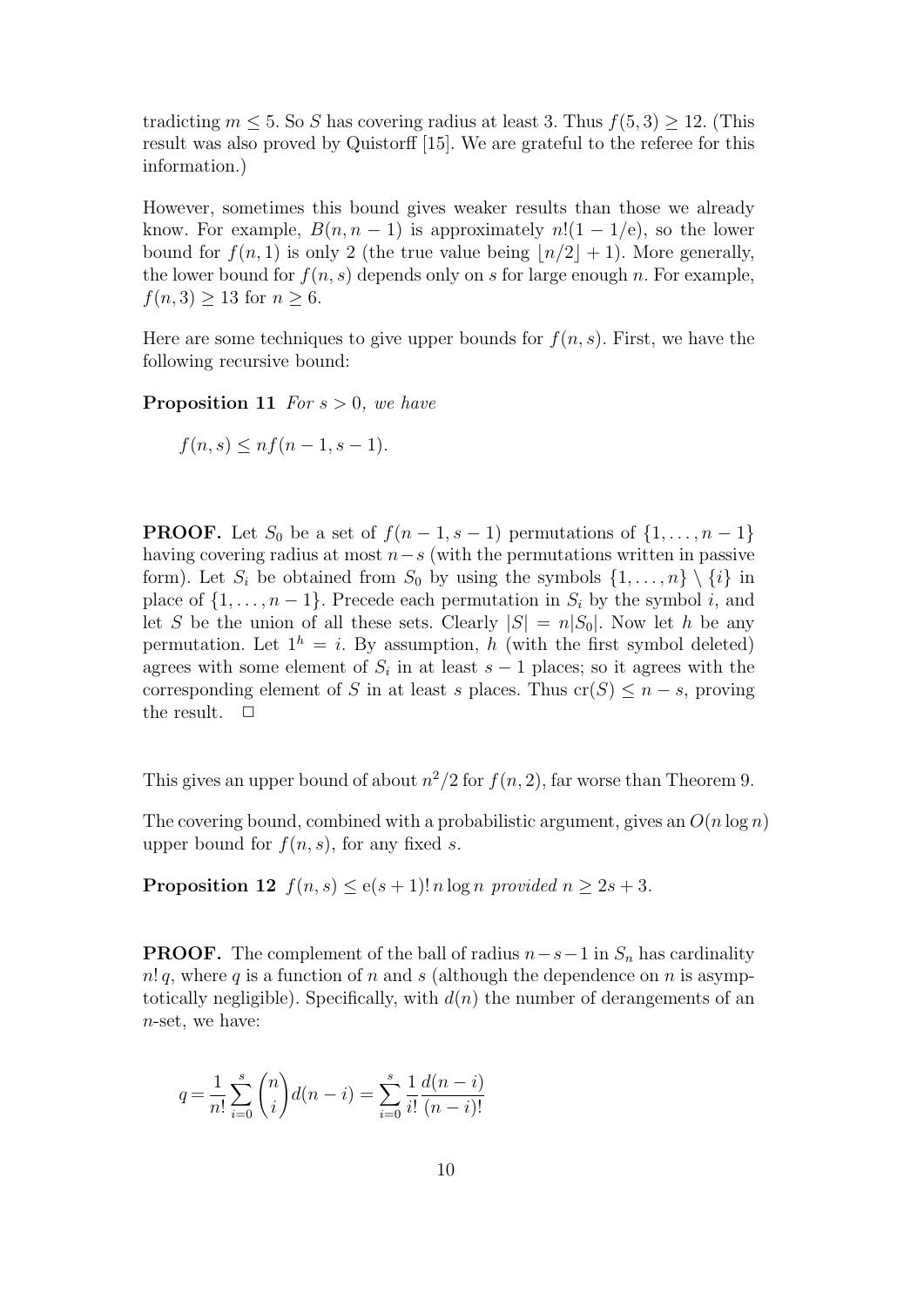$$
\langle \sum_{i=0}^{s} \frac{1}{i!} \left( \frac{1}{e} + \frac{1}{(n-s+1)!} \right) \rangle
$$
  

$$
\langle \left( e - \frac{1}{(s+1)!} - \frac{1}{(s+2)!} \right) \left( \frac{1}{e} + \frac{1}{(n-s+1)!} \right) \rangle
$$
  

$$
\langle 1 - \frac{1}{e(s+1)!} + \frac{e}{(n-s+1)!} - \frac{1}{e(s+2)!}
$$
  

$$
\langle 1 - \frac{1}{e(s+1)!} \rangle
$$
 (1)

The last inequality relies on the assumption that  $n \geq 2s + 3$ .

Choose a fixed permutation  $h \in S_n$ . If x is a random permutation, the probability that h is not within distance  $n-s-1$  of x is thus q. Hence, if  $x_1, \ldots, x_m$ are independent random permutations, the probability that  $h$  is not within distance  $n - s - 1$  of any of them is  $q^m$ . So the expected number of permutations uncovered by m balls of radius  $n - s - 1$  with random centres is  $n! q^m$ . If this is less than 1, then there is a set of points of cardinality  $m$  with covering radius at least  $n - s$ , and so  $f(n, s) \leq m$ . Taking  $m = e(s + 1)! n \log n$  we find from (1) that  $m \log q < -n \log n$  and hence  $n! q<sup>m</sup> < 1$  as required.  $\Box$ 

Another technique depends on the following observation due to C. Y. Ku (personal communication). A set S of permutations is  $(\leq k)$ -intersecting if any two distinct permutations in the set agree in at most k positions.

**Proposition 13** Let S be a maximal  $(\leq k)$ -intersecting subset of  $S_n$ . Then S has covering radius at most  $n - k - 1$ . Hence  $f(n, k + 1) \leq |S|$ .

**PROOF.** Let  $g \in S_n \backslash S$ . If g and h agree in at most k positions for all  $h \in S$ , then  $S \cup \{g\}$  is  $(\leq k)$ -intersecting, contradicting the assumed maximality. So there exists  $h \in S$  with  $d(g, h) \leq n - k - 1$ . Since g was arbitrary, the covering radius of S is at most  $n - k - 1$ . The last sentence is now clear.  $\Box$ 

Most research to date on  $(\leq k)$ -intersecting sets (for example, [9]) has concentrated on the largest such sets. However, to get the best from Proposition 13, we want to know the size of the *smallest* maximal  $(\leq k)$ -intersecting set of permutations. Let  $m(n, k)$  be this number: then we have  $f(n, k + 1) \leq m(n, k)$ .

This bound is not always attained. For example,  $m(n, 0) = n$ . (The upper bound is obvious; the lower bound comes from the fact that any set of fewer than n mutually disjoint permutations can be extended to a set of n such, by Hall's theorem.) However, as we have seen,  $f(n, 1) = |n/2| + 1$ .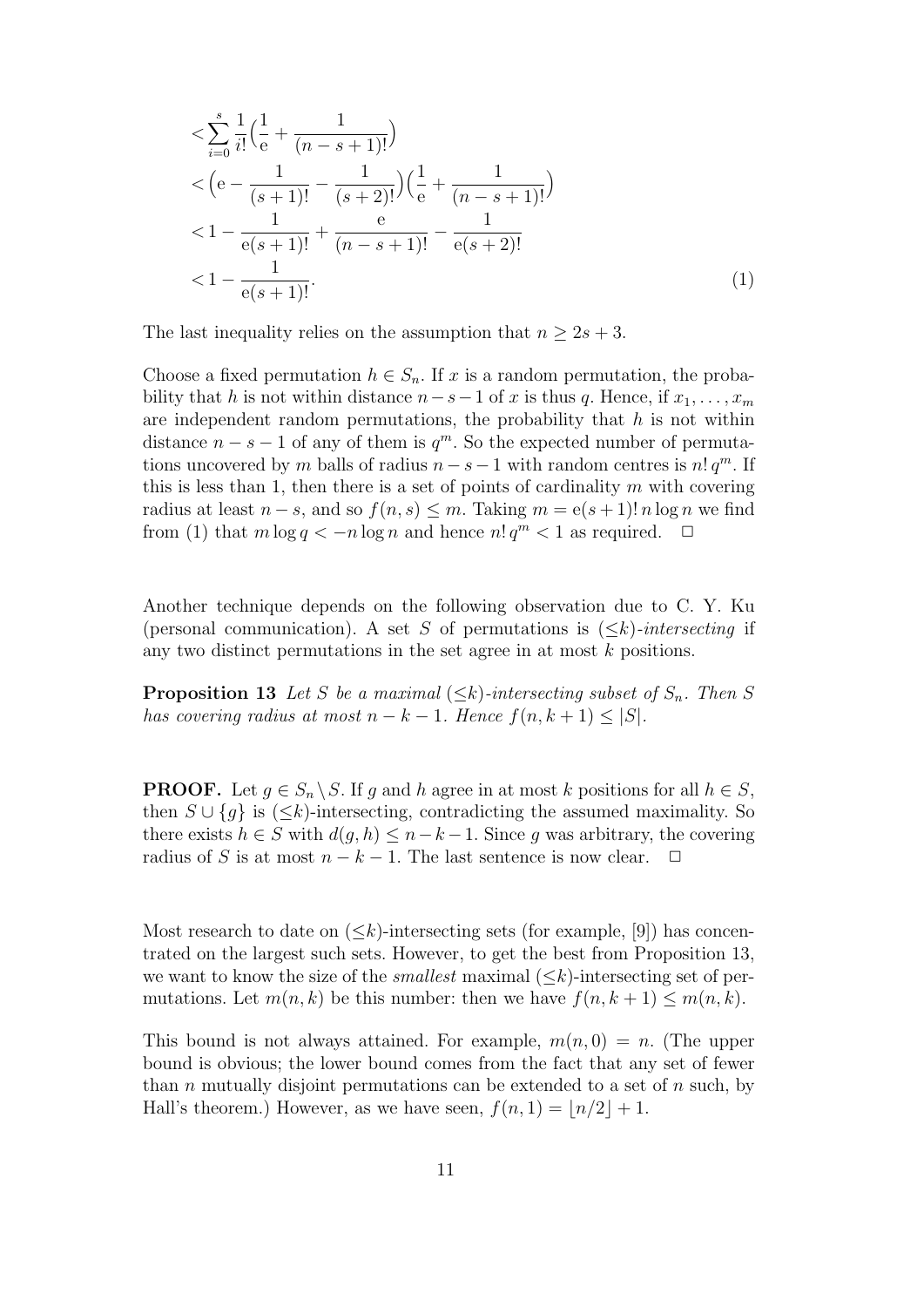A computation using GAP [11] shows that  $m(5, 1) = 7$ , giving  $f(5, 2) \le 7$ . (By contrast, the largest  $(\leq 1)$ -intersecting subset of  $S_5$  has size 20. We use the GAP share package GRAPE [16] to find all cliques in the graph  $\overline{G_{5,2}}$ , up to automorphisms of the graph.) The correct value of  $f(5, 2)$  is 6. The lower bound is found by brute force, and the upper bound comes from the example in the preceding subsection.

The following table gives some values of the function  $f(n, s)$  for small arguments.

| $\boldsymbol{s}$ | $n=3$          | $n=4$ | $n=5$ |
|------------------|----------------|-------|-------|
|                  | $\overline{2}$ | 3     | 3     |
| $\overline{2}$   | 6              |       |       |
| 3                | 6              | 24    | 1220  |
| 4                |                | 24    | 120   |
| 5                |                |       | 120   |

The values for  $s = 1$  and  $s \geq n - 1$  follow from our earlier remarks, while  $f(4, 2) = 4$  comes from Proposition 4 and Corollary 6. The entry 12..20 means that the value of  $f(5,3)$  is in the range 12 to 20. The lower bound was proved above, and the upper bound follows from the fact that the group  $AGL(1, 5)$  of order 20 has covering radius 2 (shown in the next section), or from the bound of Proposition 11.

## 2.4 On a paper of Derienko

Derienko [8] claimed to have proved Brualdi's conjecture, but unfortunately the proof contains an error. We now describe Derienko's method and give an example which shows that it fails.

Suppose that B is an order k submatrix of some Latin square L. Let R be the set of rows of B and C be the set of its columns. A permutation  $\phi : R \mapsto C$ selects (in the sense of Proposition 7)  $k$  entries of  $B$ . We say that the number of different symbols selected by  $\phi$  is the weight of  $\phi$ , denoted  $w(\phi)$ .

Derienko claims to prove the following lemma. For every  $L, k$  and  $B$  for which there exists a permutation  $\phi : R \mapsto C$  with  $w(\phi) = k - 2$ , there exists another permutation  $\phi' : R \mapsto C$  with  $w(\phi') > k - 2$ .

An easy corollary of this lemma would be that for every Latin square L of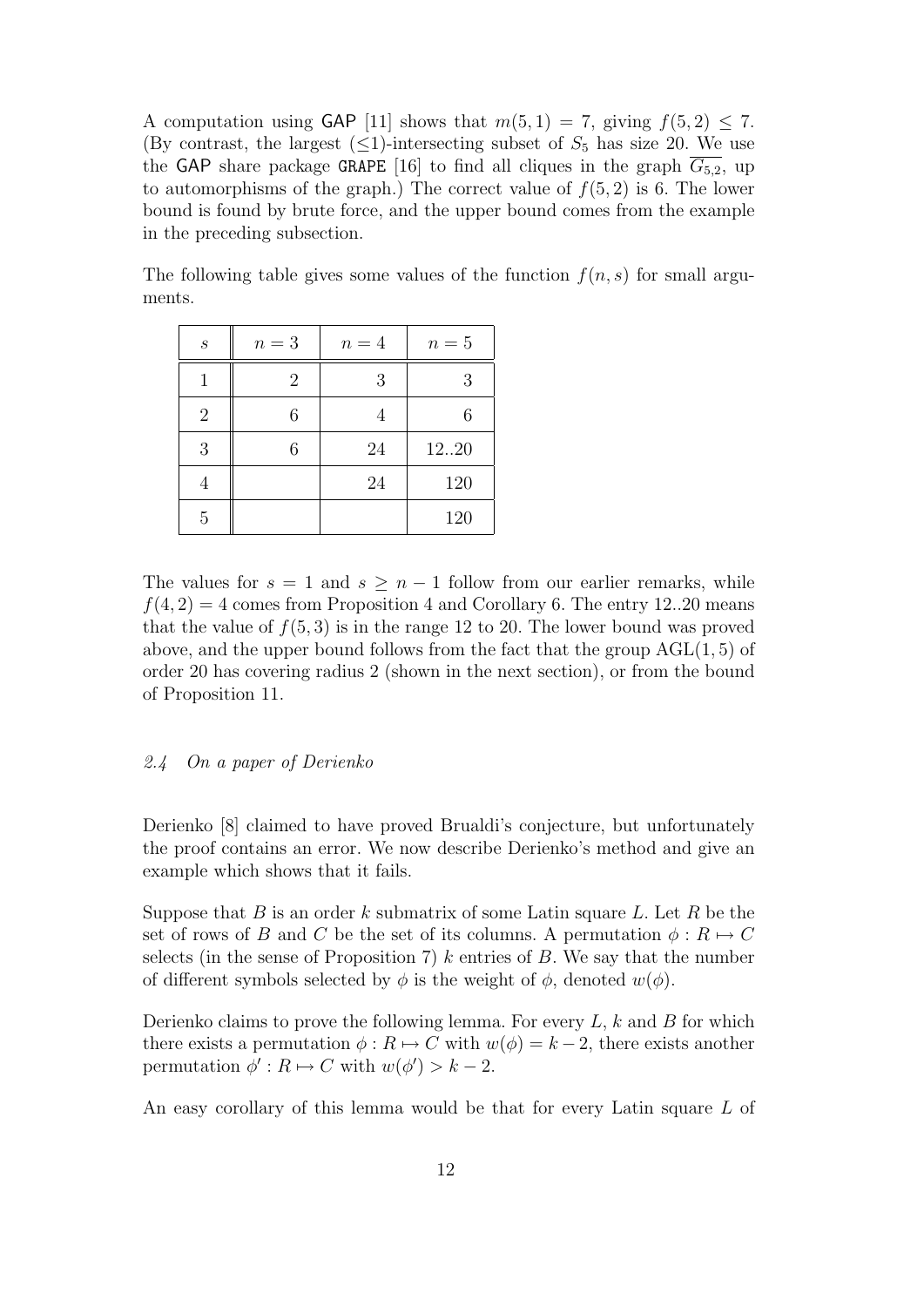order n there is a permutation  $\phi$  mapping the rows of L to its columns such that  $w(\phi) > n-2$ ; a statement clearly equivalent to the Brualdi conjecture.

Derienko's approach starts with a  $\phi = \phi_0$  of weight k–2 and applies successive perturbations to create a sequence of permutations  $\phi_1, \phi_2, \ldots$  The perturbations are chosen so that they never decrease the weight. Hence if they ever succeed in increasing the weight we have the desired  $\phi'$ .

The assumption is that  $w(\phi_i) = k - 2$  at the *i*-th stage of the process, so that we can partition R into sets  $T_i$  and  $D_i$ , of respectively cardinalities  $k-2$  and 2, in such a way that  $\phi$  restricted to  $T_i$  selects  $k-2$  distinct symbols. There is one row, which we label r, which will be in  $D_i$  for all i. The other row in  $D_i$ will be denoted by  $r_i$ . For a given  $\phi_0$  we have several choices for  $T_0$ ,  $D_0$  and r but these initial choices determine all subsequent  $T_i$ 's,  $D_i$ 's,  $r_i$ 's and, most importantly,  $\phi_i$ 's.

The perturbation employed by Derienko is simply the transposition  $(r, r_i)$ , so  $\phi_{i+1} = (r, r_i)\phi_i$ . It is immediate from the definitions that  $w(\phi_{i+1}) \geq w(\phi)$ . If strict inequality holds then we set  $\phi' = \phi_{i+1}$  and we are done. So assume that  $w(\phi_{i+1}) = w(\phi)$ , in which case we can define  $r_{i+1}$  to be the unique element of  $T_i$ satisfying  $r_{i+1}\phi = r_i\phi_{i+1}$ . We then define  $D_{i+1} = \{r, r_{i+1}\}\$  and  $T_{i+1} = R\setminus D_{i+1}$ and we are ready to make the next perturbation.

Since we are working with finite sets, the only way we could fail to find the desired  $\phi'$  is if there exists distinct i and j for which  $\phi_i = \phi_j$ , in which case the process will fall into an endless loop. Derienko's proof relies on showing that this cannot happen, which he shows in Property 8. Unfortunately it seems that step (24) of that proof is not justified.

Moreover, the following example shows that it is possible to cycle indefinitely with a constant weight of  $k - 2$ .

Consider the partial Latin square of order 15 shown in Fig. 1, which we take to be B (entries not specified can be chosen arbitrarily and will be irrelevant to what follows).

We start with  $r = 8$ ,  $r_0 = 9$  and  $\phi = \phi_0$  being the identity permutation. Note that  $w(\phi) = 13$ , because 1 and 2 are each selected twice.

Following through the perturbation process we find that  $r_1 = 10, \phi_1 = (89)$ ,  $r_2 = 12$ ,  $\phi_1 = (810)(89)$  and so on. Eventually, we find that  $\phi_{48} = \phi_0$  is again the identity permutation, so that this example disproves Derienko's result.

The intuition behind this construction is that it is nearly symmetric between the numerical symbols in the bottom right and the alphabetic symbols in the top left. The first 12 steps of Derienko's process manouvre in the bottom right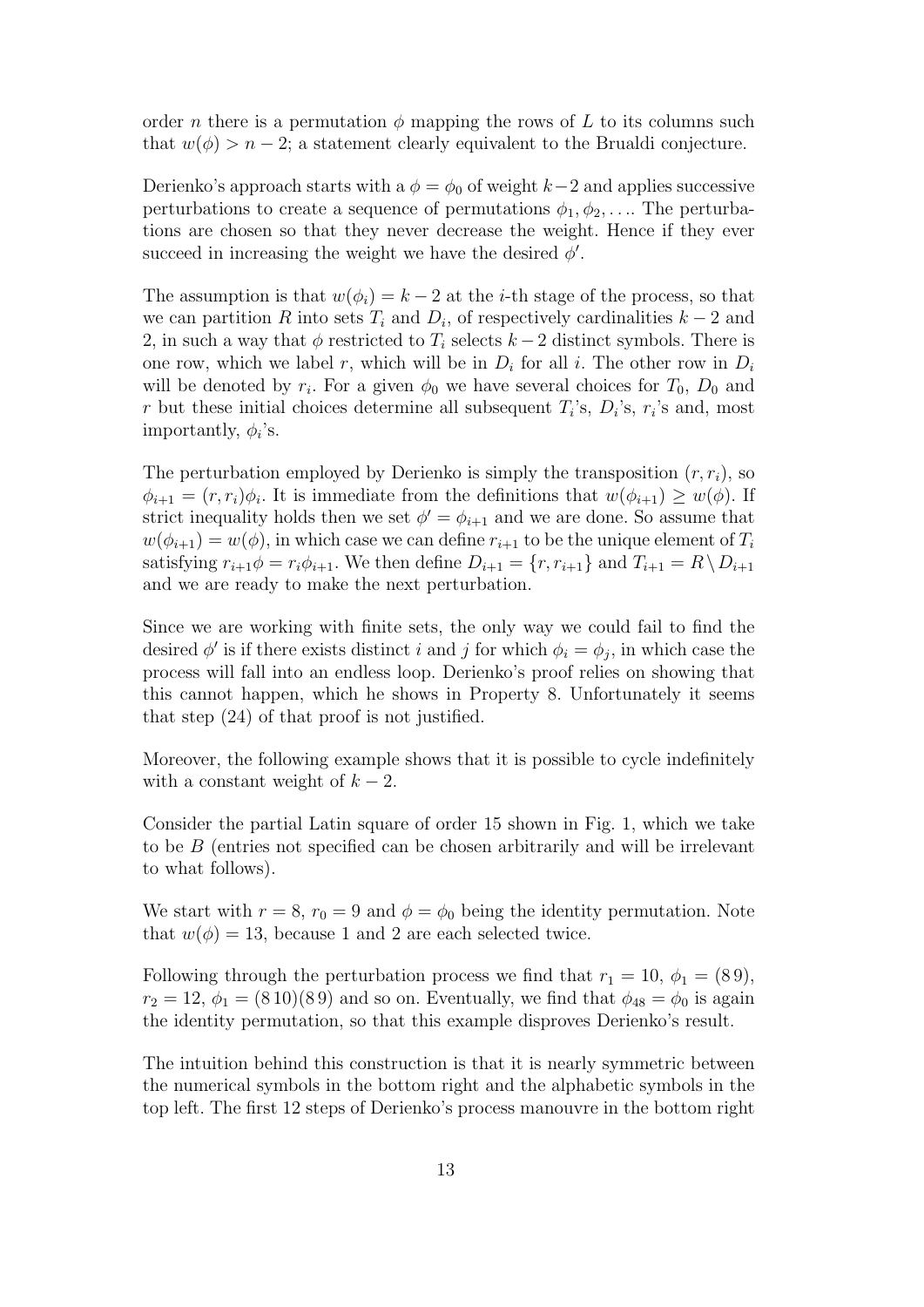|                | $\mathbf 1$      | $\sqrt{2}$       | $\sqrt{3}$       | $\overline{4}$   | $\bf 5$          | $\,6$            | $\,7$            | $8\,$          | $\boldsymbol{9}$ | $10\,$         | 11             | 12             | 13         | 14         | 15           |
|----------------|------------------|------------------|------------------|------------------|------------------|------------------|------------------|----------------|------------------|----------------|----------------|----------------|------------|------------|--------------|
| $\mathbf 1$    | $\boldsymbol{b}$ |                  |                  |                  |                  |                  |                  |                |                  |                |                |                |            |            |              |
| $\overline{2}$ |                  | $\mathfrak g$    |                  | $\boldsymbol{f}$ |                  | $\boldsymbol{d}$ |                  |                |                  |                |                |                |            |            |              |
| 3              |                  | $\overline{e}$   | $\int$           |                  |                  |                  |                  |                |                  |                |                |                |            |            |              |
| $\overline{4}$ |                  |                  |                  | $\boldsymbol{e}$ | $\boldsymbol{f}$ | $\overline{g}$   |                  |                |                  |                |                |                |            |            |              |
| $\overline{5}$ |                  |                  | $\mathcal{C}$    |                  | $\boldsymbol{d}$ |                  | $\mathfrak g$    |                |                  |                |                |                |            |            |              |
| $\overline{6}$ |                  |                  | $\boldsymbol{d}$ | $\overline{g}$   |                  | $\boldsymbol{c}$ | $\boldsymbol{e}$ |                |                  |                |                |                |            |            |              |
| $\overline{7}$ |                  |                  |                  |                  |                  |                  | $\sqrt{2}$       | $\overline{c}$ |                  |                |                |                |            |            |              |
| 8              |                  | $\boldsymbol{c}$ | $\boldsymbol{e}$ | $\boldsymbol{b}$ | g                | $\boldsymbol{f}$ | $\boldsymbol{d}$ | $\,1$          |                  | $4\quad 6$     | $\,7$          | $\,2$          | $\bf 5$    | $\sqrt{3}$ |              |
| $\overline{9}$ |                  |                  |                  |                  |                  |                  |                  | $\overline{3}$ | $\sqrt{2}$       |                |                |                |            |            |              |
| $10\,$         |                  |                  |                  |                  |                  |                  |                  |                | $\bf 5$          | $\sqrt{3}$     |                | $\overline{7}$ | $\sqrt{4}$ |            |              |
| $11\,$         |                  |                  |                  |                  |                  |                  |                  |                | $\overline{7}$   |                | $\overline{4}$ |                | 3          |            |              |
| $12\,$         |                  |                  |                  |                  |                  |                  |                  |                |                  | $\overline{7}$ | $\overline{6}$ | $\mathbf 5$    |            |            |              |
| $13\,$         |                  |                  |                  |                  |                  |                  |                  |                |                  |                |                |                | $\,6$      | $\bf 5$    |              |
| $14\,$         |                  |                  |                  |                  |                  |                  |                  |                |                  | $\overline{4}$ |                | $\sqrt{6}$     |            | $\sqrt{ }$ |              |
| $15\,$         |                  |                  |                  |                  |                  |                  |                  |                |                  |                |                |                |            |            | $\mathbf{1}$ |

Fig. 1. Counter-example to Derienko's method

of B. After that we make the equivalent steps among the alphabetic symbols. After 12 more steps we are back in the bottom right, undoing the steps we first made there. Finally, we go back to the top left and undo the steps we made there. So, after four lots of 12 perturbations we are back to where we started.

# 3 Covering radius of permutation groups

Can we say more if  $S = G$  is a group? In this case we have  $d(g, G) = d(1, Gg^{-1})$ for any  $g \in S_n$ . So G has covering radius at least  $n - s$  if and only if there is a right coset of G in  $S_n$  consisting of elements with s or fewer fixed points.

Unexplained notation for permutation groups is mostly in [3]. One exception is that, if X is a linear or semilinear group (a subgroup of  $GL(d, q)$  or  $\Gamma L(d, q)$ ), then AX denotes the corresponding affine group (the semidirect product of the additive group of the vector space by  $X$ ).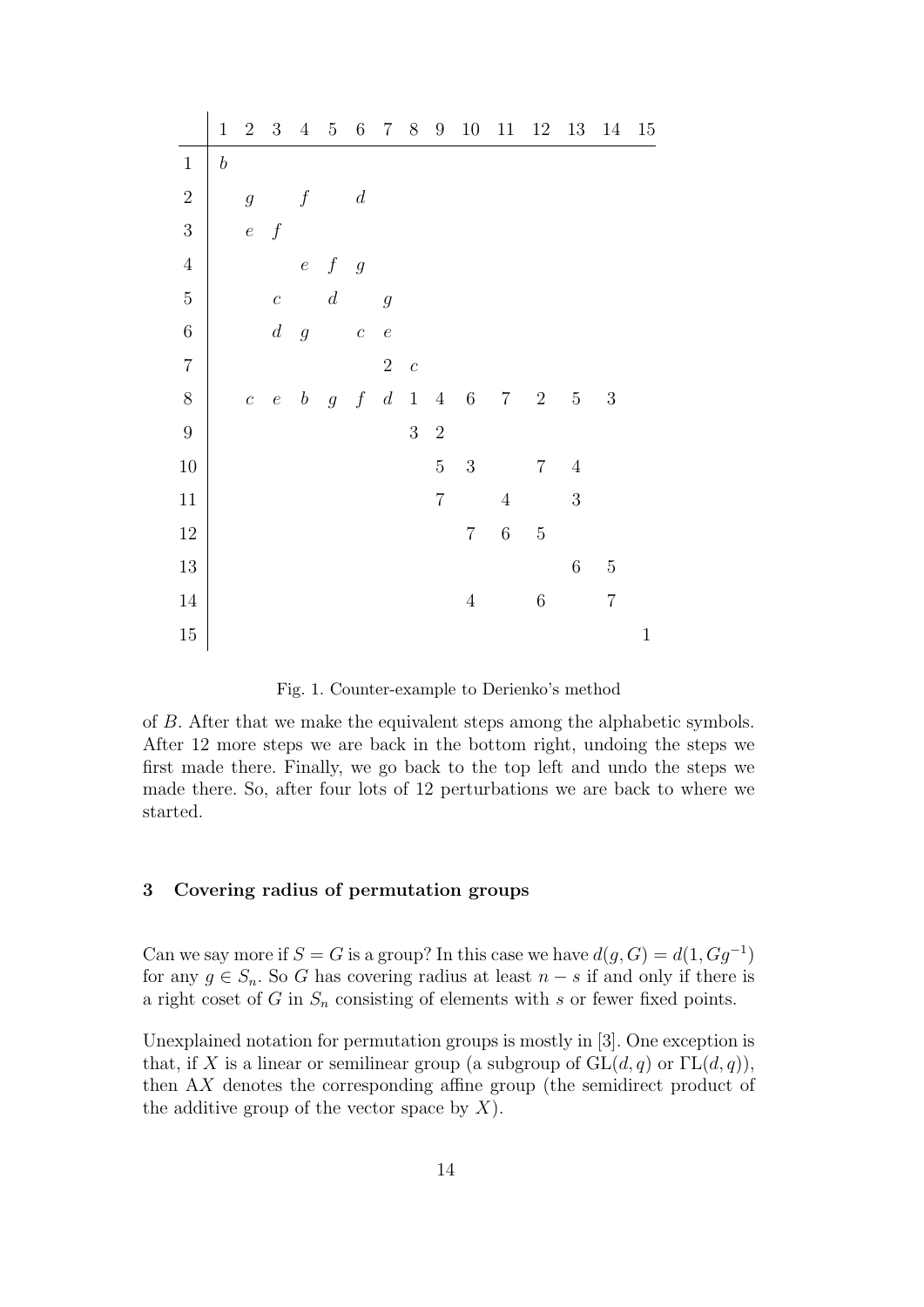We begin by characterising those groups which have maximum covering radius.

**Theorem 14** Let G be a subgroup of  $S_n$ . Then  $cr(G) = n$  if and only if G has no orbit of size greater than  $n/2$ .

**PROOF.** Suppose first that X is an orbit of G with  $|X| > n/2$ . Let g be any permutation in  $S_n$ . Then  $X \cap X^{g^{-1}} \neq \emptyset$ . Choose a point x in this intersection. Then  $x \in X$  and  $y = x^g \in X$ , so there exists  $h \in G$  with  $y = x^h$ . Then  $d(g, h) \leq n - 1$ , so  $d(g, G) \leq n - 1$ . Since g was arbitrary,  $cr(G) \leq n - 1$ .

Conversely, suppose that all G-orbits have size at most  $n/2$ . We first show the following statement:

Let  $\pi$  be a partition of X. Suppose that all parts of  $\pi$  have size at most  $|X|/2$ . Then there is a partition  $\rho$  of X whose parts have size at least 2, such that  $|Y \cap Z| \leq 1$  for all  $Y \in \pi$ ,  $Z \in \rho$ .

The proof is by induction on  $|X|$ . The induction begins with the trivial case  $X = \emptyset$ . For  $X \neq \emptyset$ , it is enough to find a set Z meeting every part of  $\pi$ in at most one point, such that the induced partition of  $X \setminus Z$  satisfies the hypothesis. If  $\pi$  has d parts of maximum size, with  $d > 1$ , then let Z contain one point from each of these parts. If there is a unique part of maximal size, let Z contain one point from this part and one other point.

Now apply this result with  $\pi$  the orbit partition of G. Let q be a permutation whose cycle partition is  $\rho$ . For every point  $x \in \{1, \ldots, n\}$ , x and  $x^g$  lie in different G-orbits, so no element of G can agree with g on x. Thus  $d(q, G) = n$ , and so  $cr(G) = n$ .  $\Box$ 

The first part of the proof gives further information which is useful to us.

**Proposition 15** Let G be a subgroup of  $S_n$  having an orbit X of size greater than  $n/2$ . Let x be a point of X, and H the stabiliser of x (acting on the remaining  $n-1$  points). Then  $cr(G) \leq cr(H) \leq n-1$ . In particular, this holds if G is transitive.

**PROOF.** Take any permutation  $g \in S_n$ . As in Theorem 14, there exists  $y \in X$  and  $h \in G$  with  $y^g = y^h$ . There is no loss of generality in assuming that  $y = x$ , so that  $gh^{-1}$  fixes x. Since distance is translation-invariant, we have

$$
d(g, G) = d(gh^{-1}, G) \le d(gh^{-1}, H) \le cr(H).
$$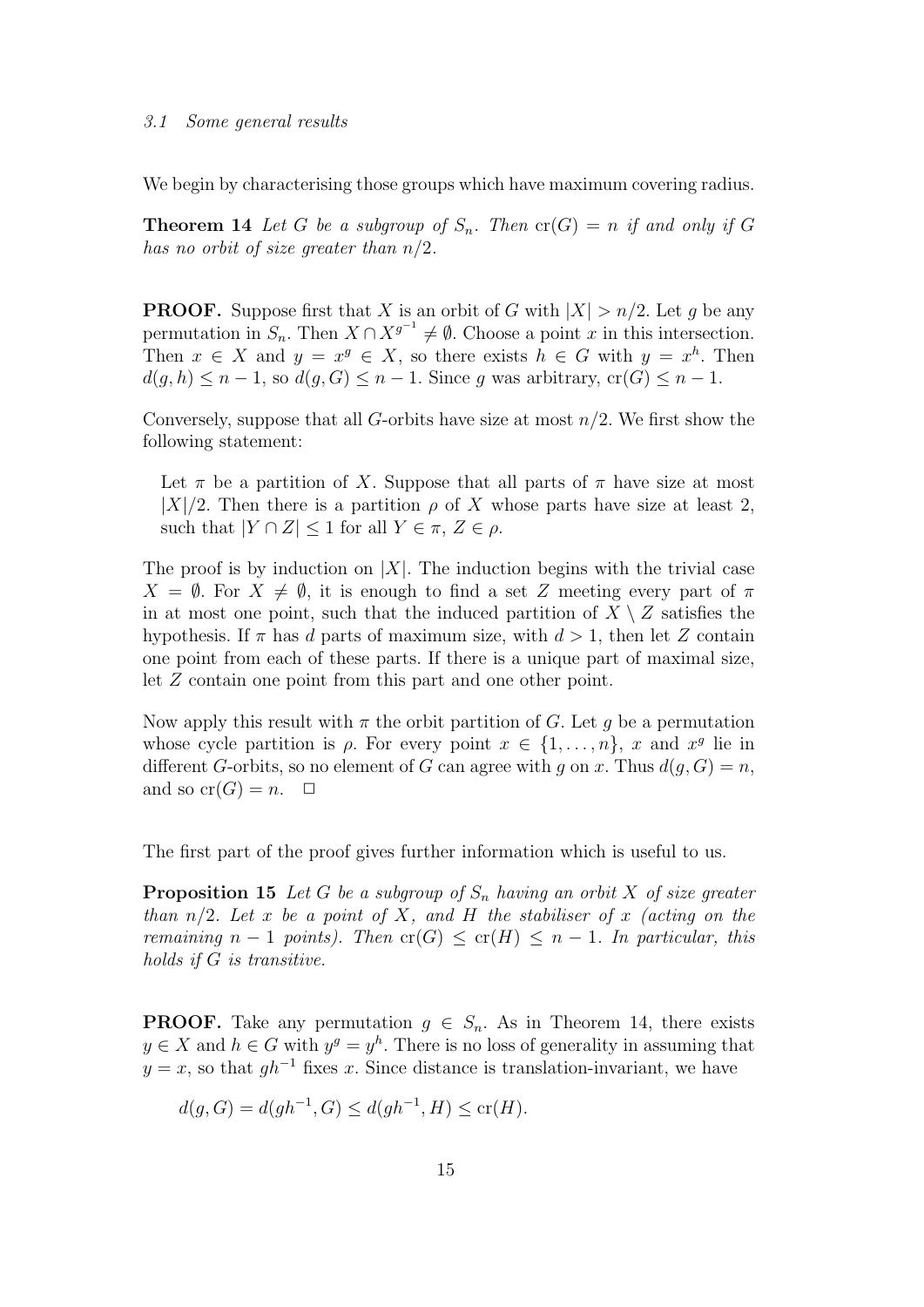Since g was arbitrary, we have  $\operatorname{cr}(G) \le \operatorname{cr}(H)$ .  $\Box$ 

This immediately extends to groups with higher degrees of transitivity:

**Proposition 16** If G is t-transitive, then  $cr(G) \leq n-t$ .  $\Box$ 

The idea behind Proposition 16 can be extended beyond t-transitive groups. Let G be a permutation group on  $X = \{1, \ldots, n\}$ . Define sets  $Y_i$  as follows:

- $Y_0 = \emptyset;$
- Let  $G_i$  be the pointwise stabiliser of  $Y_i$ . If  $G_i$  has an orbit of size larger than  $(n - i)/2$ , choose a point  $y_{i+1}$  in this orbit and let  $Y_{i+1} = Y_i \cup \{y_{i+1}\}.$

By Proposition 15,  $cr(G_{i+1}) \le cr(G_i)$ . So, if r is the value of i when the condition is no longer satisfied, we have  $cr(G) \leq cr(G_r) \leq n-r$ .

This result applies in particular to the class of Jordan groups (see [3, Section 6.8] for discussion of these). A *Jordan set* for a permutation group G on X is a set Y (not a singleton) such that the pointwise stabiliser of the complement of Y is transitive on Y. Marggraff showed that, if  $G$  is primitive but not symmetric or alternating, then any Jordan set Y satisfies  $|Y| > |X|/2$ . Moreover, the complements of Jordan sets in such a group are the flats of a matroid. Hence we obtain the following result:

Proposition 17 Let G be a primitive Jordan group of degree n whose associated matroid has rank r. Then  $cr(G) \leq n-r$ .  $\Box$ 

Sometimes this bound can be further improved. For example,  $G = PGL(r, q)$ is a Jordan group whose associated matroid is the projective space  $PG(r-1, q)$ of rank r. So cr(G)  $\leq n-r$ , where  $n = (q^r - 1)/(q - 1)$ . The stabiliser of a basis has an orbit of size  $(q-1)^{r-1}$  on the points in general position with respect to the basis. So, if  $(q-1)^{r-1} > (n-r)/2$ , then the covering radius of G is at most  $n - r - 1$ . For any r, the inequality holds for all sufficiently large q. For example, when  $r = 3$ , it holds for  $q > 4$ .

#### 3.2 Maximum covering radius

In this section, we give a partial determination of the *t*-transitive groups of degree *n* which have covering radius  $n-t$  for  $t \geq 2$  (that is, those which attain the bound of Proposition 16).

First, consider the case  $t = 2$ . It follows from Theorem 14 and Proposition 15 that the orbits of the 2-point stabiliser have size at most  $(n-2)/2$ . Using this and the list of 2-transitive groups (see [3]), we see that the minimal normal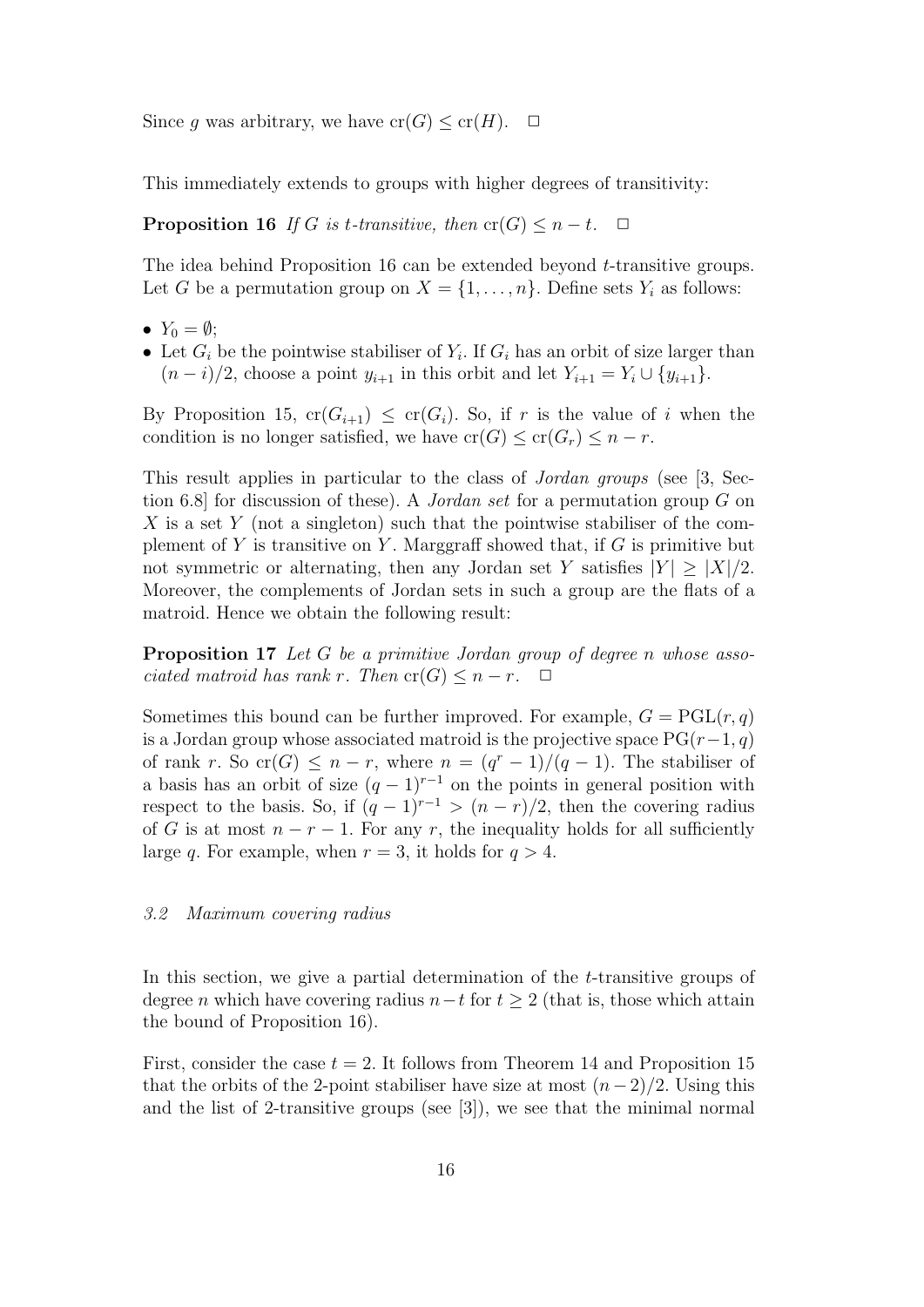subgroup of G is regular elementary abelian or is isomorphic to  $PSL(2, q)$ (where q is an odd prime power),  $PSU(3, q)$ , or a Suzuki or Ree group.

We require the following generalisation of the Orbit-Counting Lemma. A set S of permutations of  $\{1, \ldots, n\}$  is said to be uniformly transitive if, for any points x, y, the number of permutations  $g \in S$  with  $x^g = y$  is constant. Clearly the constant value is  $|S|/n$ . (The case where the constant is 1 corresponds to a sharply transitive set as described in the last section.) Clearly a transitive permutation group is uniformly transitive; so taking S to be a group and  $q = 1$ in the following result gives the Orbit-Counting Lemma.

Proposition 18 Let S be a uniformly transitive set of permutations and g an arbitrary permutation. Then the average number of points at which an element of S agrees with g is 1.

**PROOF.** Count pairs  $(x, h)$  with  $h \in S$  and  $x^h = x^g$ . For each x, the number of h is  $|S|/n$ , where n is the degree. So the number of such pairs is equal to  $|S|$ , and the average over S is 1 as claimed.  $\Box$ 

Lemma 19 Let G be a 2-transitive permutation group of degree n with covering radius  $n-2$ . Suppose that S is a uniformly transitive subset of G. Then  $|S|$  is even.

**PROOF.** If H is transitive and has covering radius  $n-1$ , choose a permutation q at distance  $n-1$  from H. Then the maximum number of points where an element of H agrees with q is 1; so we have  $d(q, h) = n - 1$  for all  $h \in H$ .

Now suppose that G is 2-transitive and has covering radius  $n-2$ . Applying the preceding paragraph to the point stabiliser, we see that if  $d(q, G) = n-2$ , then any permutation  $h \in G$  agrees with q in 0 or 2 points.

Finally let  $S$  be a uniformly transitive subset of  $G$ . Then any element of  $S$ agrees with q in 0 or 2 points, and the average number of agreements is 1 by Proposition 18; so half the elements of S agree with q in no points, and half in 2 points. Thus  $|S|$  is even.  $\Box$ 

A regular normal subgroup of  $G$  is a uniformly transitive subset of cardinality n. So, if such a subgroup is a p-group, then  $p = 2$ . Consulting the list of 2transitive groups, and using the fact that the orbits of the 2-point stabiliser have size at most  $(n-2)/2$ , we find that  $G \leq \text{ATL}(1,q)$  or  $\text{ASL}(2,q) \leq$  $G \leq A\Gamma\mathrm{L}(2,q)$  in this case, where q is a power of 2. (In the latter case, some subgroups are excluded; for example, if G contains  $AGL(2, q)$ , then it is a Jordan group of rank 3.)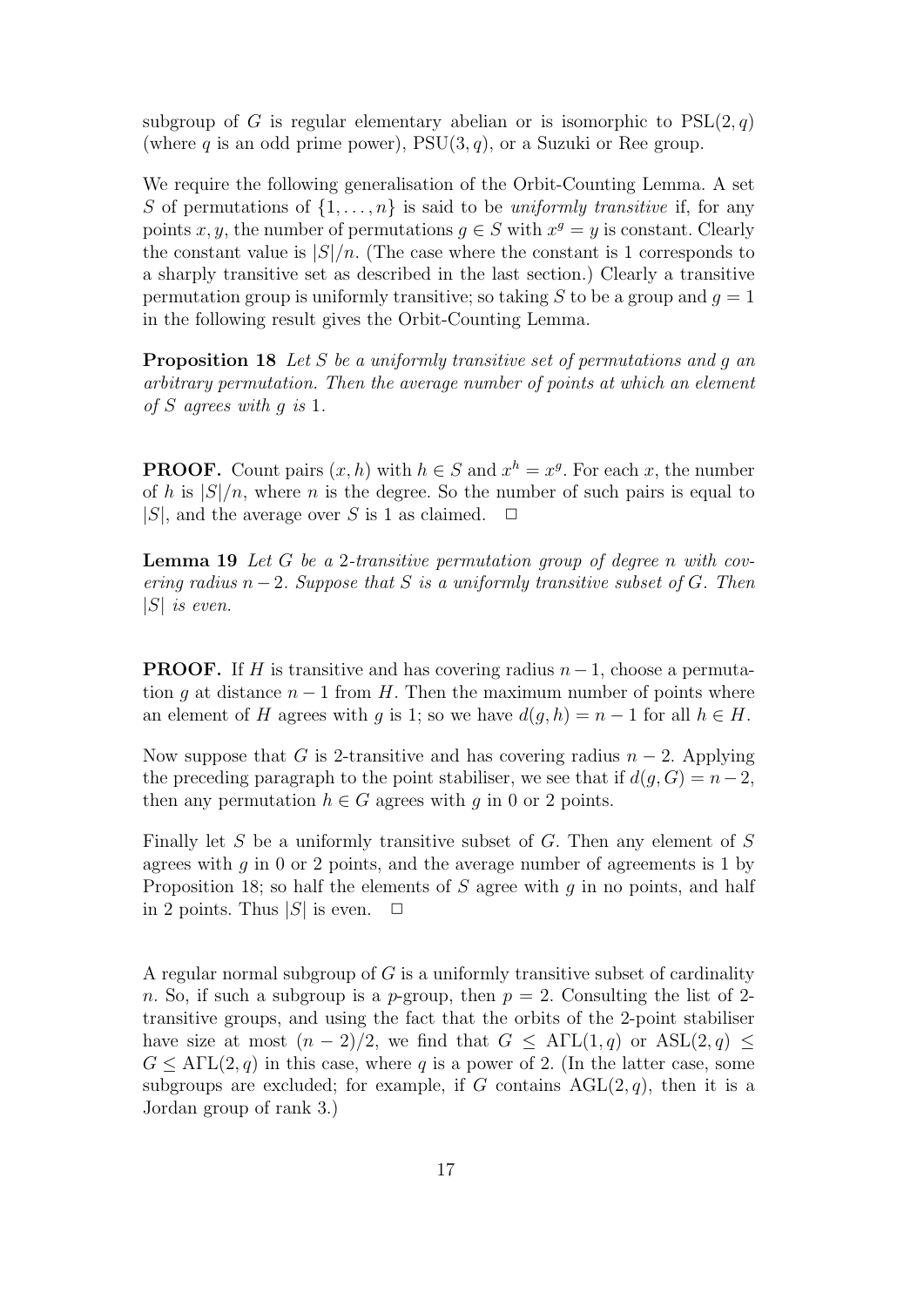We can deal with unitary groups in even characteristic and Suzuki groups using the following result.

**Lemma 20** Let G be a 2-transitive permutation group of degree n, where n is odd. Suppose that there is an involution u in the centre of a Sylow 2-subgroup of G which has exactly one fixed point. Then the covering radius of G is at  $most\ n-3.$ 

**PROOF.** Since u lies in the centre of a Sylow 2-subgroup of  $G$ , the conjugacy class  $C = u^G$  containing u has odd cardinality. We claim that C is uniformly transitive.

- Count pairs  $(x, g)$  with  $g \in C$  and  $x^g = x$ . For each element  $g \in C$  there is exactly one such point x, by assumption. So there are  $|C|$  such pairs. Now each point x occurs equally often in such a pair, by the transitivity of  $G$ . So there are  $|C|/n$  elements of C fixing x.
- Count triples  $(x, y, g)$  with  $x \neq y, g \in C$  and  $x^g = y$ . For each element  $q \in C$  there are  $n-1$  choices for x moved by q, then y is determined as  $x^g$ . So there are  $|C|(n-1)$  such triples. Now each distinct pair  $(x, y)$  occurs equally often in such a triple, by the 2-transitivity of  $G$ . So the number of elements of C mapping x to y is  $(n-1)|C|/n(n-1) = |C|/n$ .

Now  $C$  is a uniformly transitive subset of  $G$  of odd cardinality. So the covering radius of G cannot be  $n-2$ , by Lemma 19.  $\Box$ 

Now the unitary groups  $PSU(3, q)$  with q even and the Suzuki groups have involutions of the type required in this lemma, since the Sylow 2-subgroup of such a group fixes a point and is regular on the remaining points. So these cannot have covering radius  $n - 2$ , and neither can any of their overgroups. We have proved the first part of the following result.

**Theorem 21** Let G be a t-transitive permutation group of degree n with covering radius  $n - t$ .

- (1) If  $t = 2$ , then one of the following occurs:
	- $G \leq A\Gamma L(1,q)$ , where q is a power of 2;
	- ASL $(2, q) \leq G \leq A\Gamma L(2, q)$ , where q is a power of 2;
	- G has a normal subgroup  $PSL(2,q)$  or  $PSU(3,q)$  (for q an odd prime power) or a Ree group  ${}^2G_2(q)$  (for q an odd power of 3).

(2) If  $t > 2$ , then one of the following occurs:

- $t = 3$ ,  $PGL(2,q) \leq G \leq PFL(2,q)$ , where q is a power of 2;
- $t = n 2$ ,  $G = A_n$ ;
- $t = n$ ,  $G = S_n$ .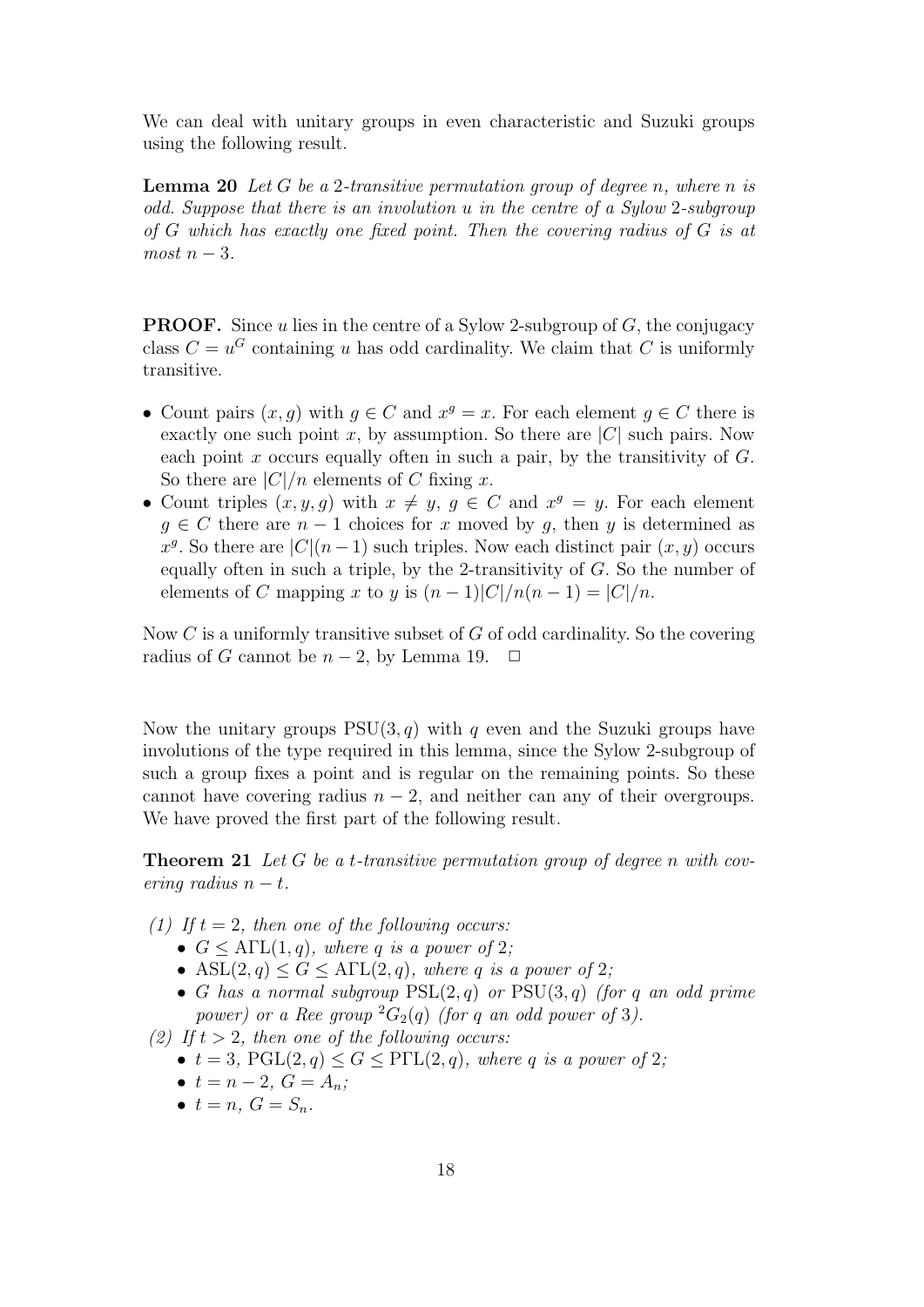**PROOF.** The case  $t = 2$  was proved above, so suppose that  $t > 2$ . Then G is a  $(t-2)$ -fold transitive extension of one of the groups with  $t = 2$ . Inspection of the list of multiply transitive groups show that only the cases listed can  $occur. \quad \Box$ 

The theorem does not assert that all of the groups listed actually have covering radius  $n - t$ . This holds trivially for symmetric and alternating groups; we will investigate groups containing  $PSL(2, q)$  in the next section. The covering radius of  $\text{ATL}(1, 8)$  is equal to 5 rather than 6. We have been unable to decide whether  $\text{ASL}(2, q)$  and the unitary or Ree groups have covering radius  $n - 2$ .

## 3.3 Some specific groups

The remainder of the paper gives information about the covering radius of certain groups. It follows from our remarks about Cayley tables in Subsection 2.2 that, if  $C_n$  denotes the cyclic group of order n, acting regularly, then

 $\operatorname{cr}(C_n) = \begin{cases} n-1 & \text{if } n \text{ is odd,} \\ n-2 & \text{if } n \text{ is even.} \end{cases}$  $n-2$  if n is even.

In the following result, the groups  $PSL(2, q)$  and  $PGL(2, q)$  have their usual actions on the  $n = q + 1$  points of the projective line. Recall that  $PSL(2, q) =$  $PGL(2,q)$  if (and only if) q is a power of 2.

**Theorem 22** (a) cr(PSL(2, q)) =  $\begin{cases} q-1 & \text{if } q \text{ is odd,} \\ 0 & \text{if } q \text{ is even} \end{cases}$  $q-2$  if q is even. (b) If q is odd, then  $q - 5 \leq \text{cr}(\text{PGL}(2,q)) \leq q - 3$ ; and if  $q \not\equiv 1 \pmod{6}$ , then  $cr(PGL(2,q)) = q-3$ .

**PROOF.** (a) Since  $PSL(2,q)$  is 2-transitive for q odd and 3-transitive for q even, we see that the right-hand side is an upper bound for the covering radius; it is enough to show that there is a permutation attaining the bound.

For q odd, an element  $q \in \text{PGL}(2,q) \backslash \text{PSL}(2,q)$  agrees with any element of  $PSL(2, q)$  in at most two points. For if  $h \in PSL(2, q)$ , then the points where g and h agree are the fixed points of  $gh^{-1}$ , and  $gh^{-1} \in \text{PGL}(2, q)$ .

Now suppose that q is even. If  $q = 2$ , then  $PSL(2, q) = S_3$  has covering radius 0, so suppose that  $q > 2$ .

Let g be the Frobenius automorphism in PΓL $(2, q)$  (the map  $x \mapsto x^2$ , fixing  $\infty$ ). Take any element  $h \in \text{PSL}(2,q)$ , say  $h: x \mapsto (ax + b)/(cx + d)$ . If  $c = 0$ ,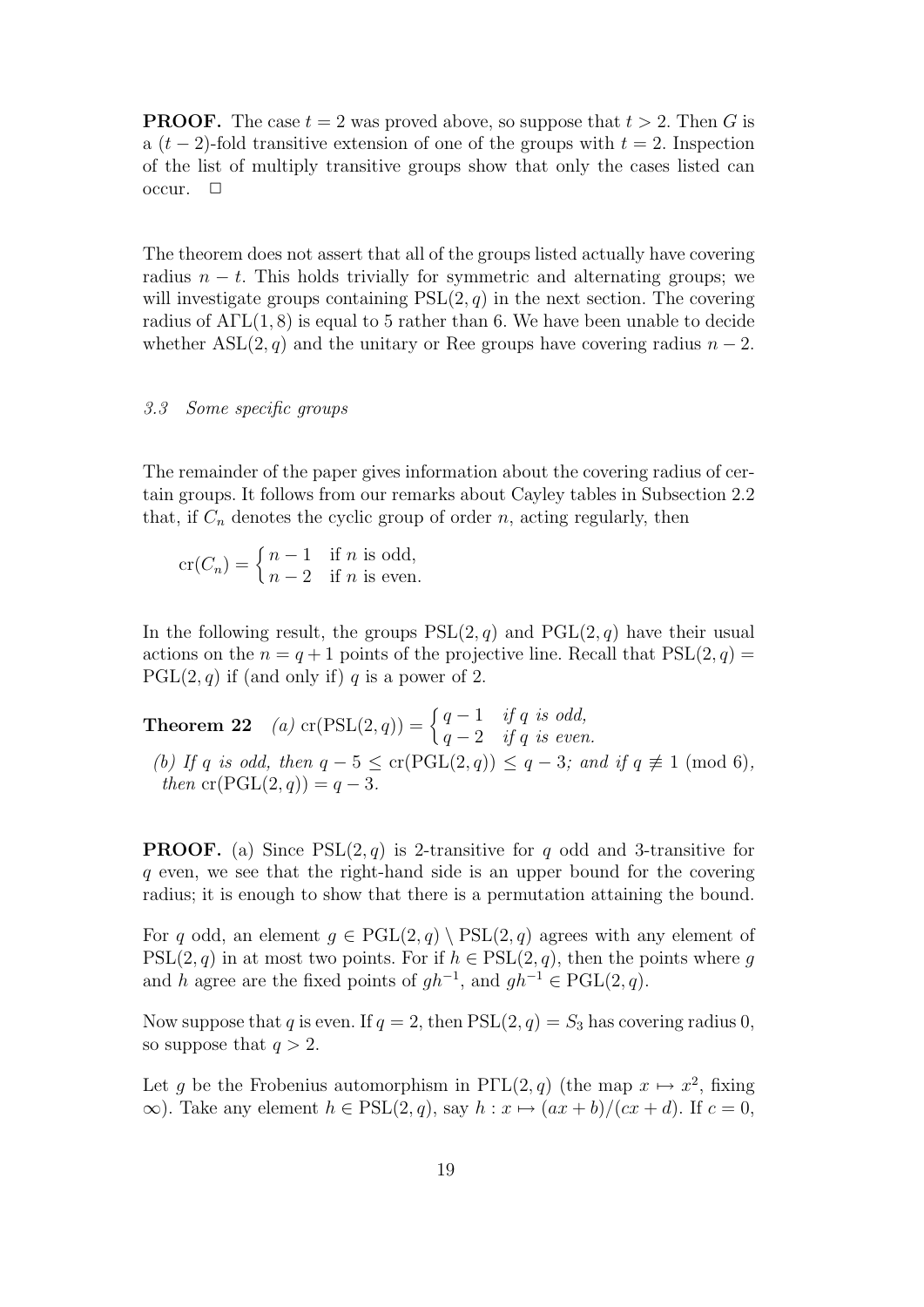this permutation agrees with q on  $\infty$ , and (assuming without loss that  $d = 1$ ) its other points of agreement satisfy  $ax+b = x^2$ ; this quadratic has at most two solutions. If  $c \neq 0$ , then q and h do not agree on  $\infty$ ; their points of agreement satisfy  $ax + b = x^2(cx + d)$ , and this cubic has at most three solutions.

(b) Since the 2-point stabiliser is cyclic of even order  $q-1$ , its covering radius is  $q-3$ . Hence by Proposition 15, we have cr(PGL(2, q))  $\leq q-3$ .

Suppose first that  $q \not\equiv 1 \pmod{6}$ . Consider the function  $g: x \mapsto x^3$  (fixing  $\infty$ ). This is a permutation since, by assumption,  $gcd(3, q - 1) = 1$ . We claim that this permutation agrees in at most four points with any element of  $PGL(2, q)$ . The proof is almost identical to that given in case (a) for  $q$  even. So the covering radius is  $q - 3$ .

Now let q be an arbitrary odd prime power. Let  $q$  be a permutation fixing  $\infty$  and 0 and satisfying  $\{x, -x\}$ <sup>g</sup> =  $\{x^2, \alpha x^2\}$ , where  $\alpha$  is a fixed non-square in  $GF(q)$ . Arguing as before, we see that, if  $h \in PGL(2,q)$  fixes  $\infty$ , then the remaining points where g and h agree satisfy  $ax + b = x<sup>g</sup>$ , that is, either  $ax + b = x^2$  or  $ax + b = \alpha x^2$ , and so there are at most four of them; if h does not fix  $\infty$ , then the points of agreement satisfy  $ax + b = x(cx + d)x^{g}$ , that is, either  $ax + b = (cx + d)x^2$  or  $ax + b = \alpha(cx + d)x^2$ , so there are at most six of them. So the distance from g to the group is at least  $q-5$ .  $\Box$ 

Using this, we can compute the covering radius of the group  $AGL(1, q)$  (the stabiliser of a point in  $PGL(2, q)$  in many cases. Since the point stabiliser in AGL(1,q) is the cyclic group  $C_{q-1}$  acting regularly, we have

$$
\operatorname{cr}(\operatorname{PGL}(2,q)) \le \operatorname{cr}(\operatorname{AGL}(1,q)) \le \operatorname{cr}(C_{q-1}) \le \begin{cases} q-2 & \text{if } q \text{ is even,} \\ q-3 & \text{if } q \text{ is odd.} \end{cases}
$$

Combining this with Theorem 22 gives the following. (The lower bound in (b) is  $q-4$  rather than  $q-5$  since, in the last part of the argument, we only have to consider equations of the form  $ax + b = x^2$  and  $ax + b = \alpha x^2$ .

**Proposition 23** (a) If q is even, then  $cr(AGL(1,q)) = q-2$ . (b) If q is odd, then  $q - 4 \leq \text{cr}(\text{AGL}(1,q)) \leq q - 3$ ; and if  $q \not\equiv 1 \pmod{6}$ , then  $cr(AGL(1,q)) = q-3. \quad \Box$ 

In particular, the group  $G = \text{AGL}(1, 5)$  of order 20 has covering radius 2, justifying the earlier observation that  $f(5,3) \leq 20$ .

An obvious conjecture is that  $cr(PGL(2,q)) = q-3$  holds for all odd prime powers q. Computation shows that this is true for  $q = 7$  and  $q = 13$ ; the first value in doubt is  $q = 19$ . Choosing  $\alpha = 2$  in the argument in Theorem 22, we find that, of the  $2^9$  permutations  $g \in S_{20}$  for which  $\{x, -x\}^g = \{x^2, 2x^2\}$ ,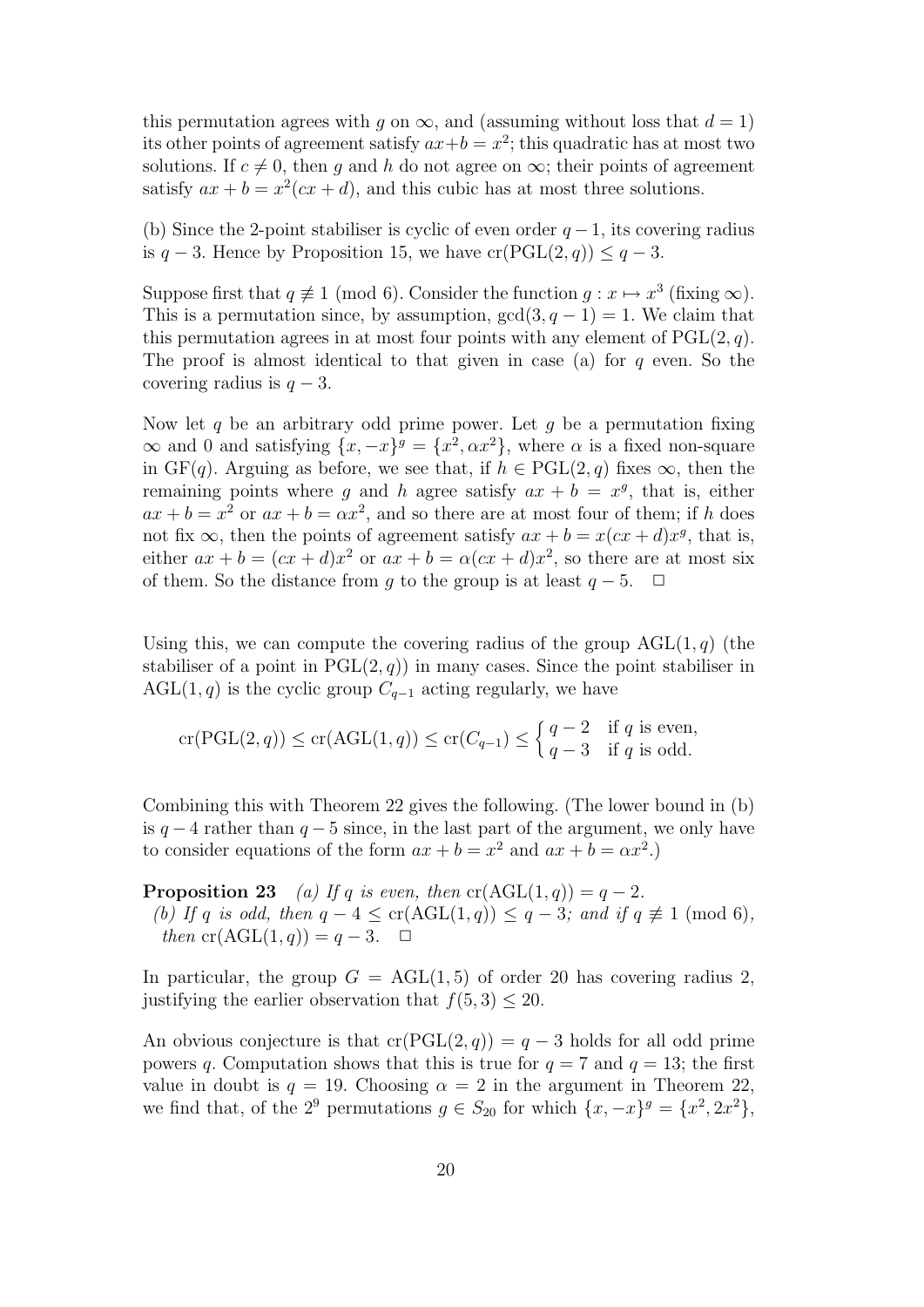exactly 180 satisfy  $d(g, \text{PGL}(2, 19)) = 15$  (the rest have distance 14). So the covering radius is at least 15. This improves by 1 the lower bound from Theorem 22. No other value of  $\alpha$  does better. Random search found no permutation at distance 16 from the group; the problem is rather large for an exhaustive search. Also, the covering radius of  $AGL(1, 19)$  is 16; a permutation realising distance 16 is  $(2,3)(4,5)(6,7)(8,10)(9,13)(11,15)(12,17)(14,16)$ .

The covering radius of  $AGL(1,q)$  has a geometric interpretation. We have  $cr(AGL(1,q)) \geq q-s$  if and only if there is a set S of q points in the affine plane over  $GF(q)$  which meets every horizontal or vertical line in one point and any other line in at most s points. If q is even, such a set with  $s = 2$ is obtained from a hyperoval with two points on the line at infinity. For  $q$ odd, our results show that such a set exists with  $s = 4$  in general, and with  $s = 3$  for  $q \neq 1$  mod 6 and for  $q = 7, 13, 19$ . There is a similar interpretation for PGL $(2, q)$  in the *Minkowski plane* or ruled quadric: a set of  $q + 1$  points meeting every generator in one point and every conic in at most s points, where we require the least possible value of s.

A GAP computation shows that, for  $G = M_n$ ,  $n = 9, 10, 11, 12$ , the covering radius of G is equal to 6 (one less than the upper bound from Theorem 16). Since distance is invariant under left and right translation, if  $G$  is a group then  $d(q, G)$  is constant over the double cosets  $GxG$  for  $x \in S_n$ , and it is only necessary to check a set of double coset representatives. There are eight double cosets of  $M_{12}$  in  $S_{12}$ , one of which realises distance 6. Computation also shows that the covering radii of  $PGL(3, 2)$  and  $AGL(3, 2)$  are 4 (attaining the bound of Proposition 17).

Another speculation suggested by these results is that there is a tendency for a multiply-transitive group to have even covering radius. This holds for any group which attains the bound in Proposition 16 (though we have no direct proof of this). Computation shows that all of the 49 multiply-transitive groups of degree at most 12 have even covering radius except for  $\text{ATL}(1, 8)$ and  $AGL(2,3)$  (both with covering radius 5).

# 3.4 Packing and covering

As we noted earlier,  $pr(S) \leq cr(S)$  for any set of permutations. Is there a bound for  $cr(S)$  as a function of  $pr(S)$ ?

We restrict attention to the case where  $S = G$  is a group. In general the answer is 'no': if G is generated by one transposition, then  $pr(G) = 0$  but  $cr(G) = n$  if  $n \geq 4$ . Even if we assume that G is transitive, there is no bound; if G consists of all permutations fixing a partition of  $\{1, \ldots, n\}$  into two parts of size  $n/2$ , where n is a multiple of 4, then  $pr(G) = 0$  but  $cr(G) = n/2$ . (Take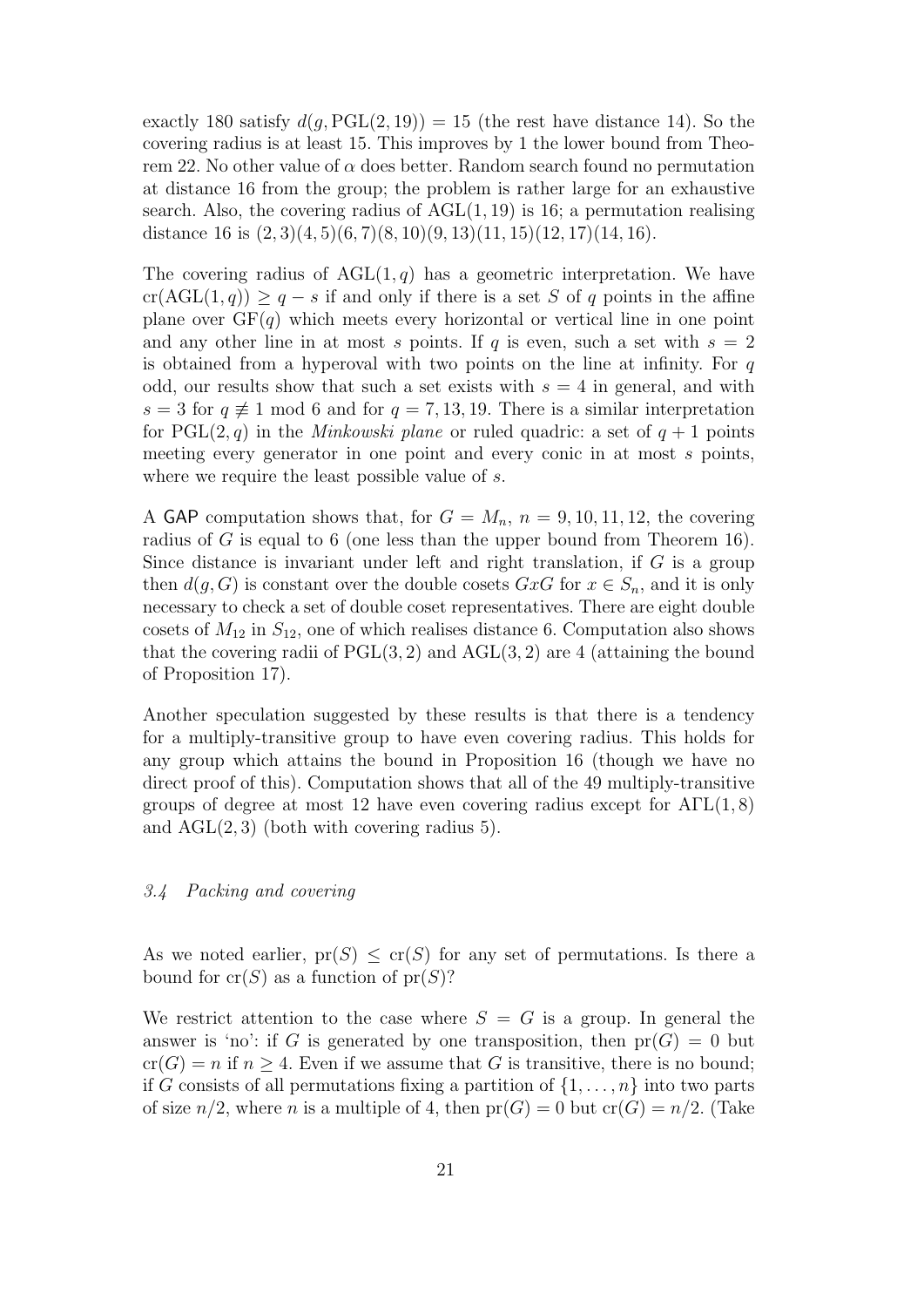a partition into four parts of size  $n/4$  refining the given one. Now there is a permutation fixing two parts and interchanging the other two which agrees with any element of G in at most  $n/2$  places.)

What if we assume that  $G$  is primitive? This looks more hopeful. We have  $pr(G) = |(\mu(G) - 1)/2|$ , where  $\mu(G)$  is the minimal degree of G, the smallest number of points moved by a non-trivial element of  $G$ . (This is the analogue of minimum weight for a linear code). Now good bounds are known for the minimal degrees of primitive groups. A well known theorem of Jordan asserts that the degree of a primitive group is bounded by a function of its minimal degree; so certainly there is a function F such that  $cr(G) \leq F(pr(G))$  for any primitive group G. In particular, if  $pr(G) = 0$ , then G contains a transposition and  $G = S_n$  with  $cr(G) = 0$ ; and if  $pr(G) = 1$ , then G contains a 3-cycle or double transposition and  $G = A_n$  (for  $n > 8$ ), whence  $cr(G) = 2$ .

The best current result on minimal degree is the theorem of Guralnick and Magaard  $[12]$ , according to which a primitive group of degree n with minimal degree at most  $n/2$  is 'known'. This suggests the possibility that there might be a linear bound. (If G is not one of these exceptions, then we have  $\text{cr}(G)$  <  $n-1 \leq 2\mu(G)-2 \leq 4 \text{ pr}(G)+2.$  But no such bound can exist, as the following example shows.

Let G be the symmetric group of degree  $m$  in its induced action on the set of 2-subsets of  $\{1, \ldots, m\}$ , with degree  $n = \binom{m}{2}$  $\binom{m}{2}$ . This group is primitive for  $m \geq 5$ . The minimal degree of G is  $2(m-2)$ , achieved by a transposition on  $\{1,\ldots,m\}.$ 

We assume that  $m \equiv 1$  or 3 mod 6, so that there is a Steiner triple system of order  $m$ . Take such a system, and orient each block arbitrarily. Then let  $q$  be the permutation of the set of 2-subsets of  $\{1, \ldots, m\}$  in which  $\{i, j\} \rightarrow \{j, k\}$ if  $(i, j, k)$  is an oriented triple of the system.

Let  $h \in G$ . If  $\{i, j\}^h = \{i, j\}^g = \{j, k\}$ , then there are two possibilities:

(a) 
$$
j^h = j
$$
,  $i^h = k$ ;  
(b)  $i^h = j$ ,  $j^h = k$ .

There are at most m choices of  $\{i, j\}$  for which (b) holds, since j is determined by i. Suppose that (a) holds. Then i is a point moved by  $h$ , and j the unique third point on the triple containing i and  $i^h$ ; so there are at most m choices for i and j in this case also. Thus q agrees with any element of G in at most  $2m$ points, and so  $\operatorname{cr}(G) \geq {m \choose 2}$  $\binom{m}{2} - 2m$ , a quadratic function of m.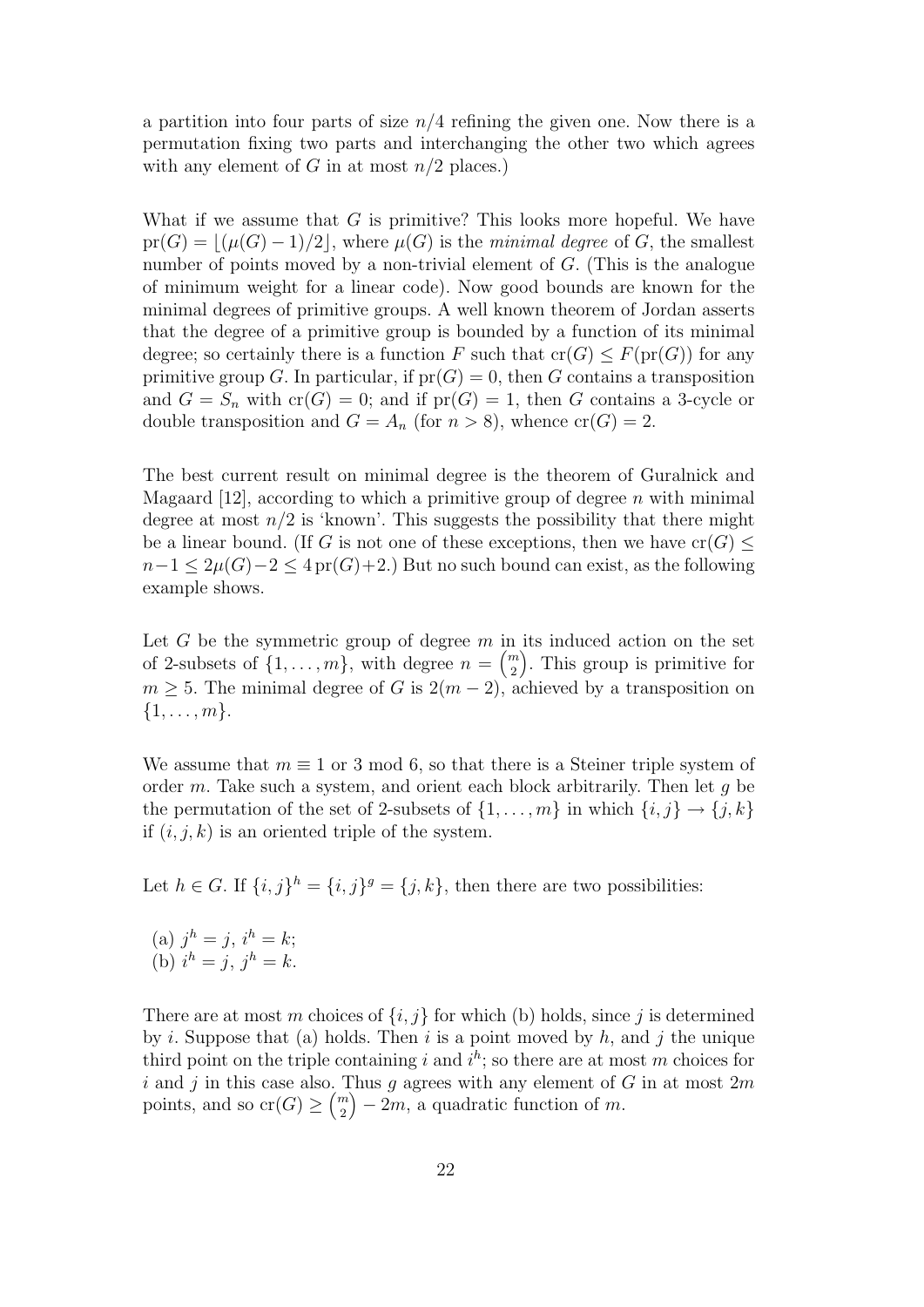#### Acknowledgements

Thanks to C. Y. Ku, M. A. Ollis, A. E. Kézdy and H. S. Snevily for contributions acknowledged in the text and other helpful comments. Also thanks to S. Velani for suggesting the problem discussed in the last subsection, to N. Knarr for suggesting the Minkowski plane interpretation of  $cr(PGL(2, q))$ , and to a referee for information about the paper of Quistorff.

## References

- [1] K. Balasubramanian, On transversals in Latin squares, Linear Algebra Appl. 131 (1990), 125–129.
- [2] I. F. Blake, G. Cohen and M. Deza, Coding with permutations, Inform. Control 43 (1979), 1–19.
- [3] P. J. Cameron, Permutation Groups, London Math. Soc. Student Texts 45, Cambridge University Press, Cambridge, 1999.
- [4] P. J. Cameron and C. Y. Ku, Intersecting families of permutations, Europ. J. Combinatorics 24 (2003), 881–890.
- [5] G. Cohen, I. Honkala, S. Litsyn and A. Lobstein, Covering Codes, North-Holland, Amsterdam, 1997.
- [6] C. J. Colbourn and J. H. Dinitz (editors), CRC Handbook of Combinatorial Designs, CRC Press, Boca Raton, 1999.
- [7] J. Dénes and A. D. Keedwell, Latin Squares and their Applications, Akademiai Kiado, Budapest, 1974.
- [8] I. I. Derienko, On the Brualdi hypothesis (Russian), Matematicheskie Issledovaniya 102 (1988), 53–65.
- [9] M. Deza and P. Frankl, On the maximum number of permutations with given maximal or minimal distance, *J. Combin. Theory*,  $(A)$  **22** (1977), 352–360.
- [10] P. Erdős, D. R. Hickerson, D. A. Norton and S. K. Stein, Has every Latin square of order n a partial Latin transversal of size  $n-1$ ? Amer. Math. Monthly 95 (1988), 428–430.
- [11] The GAP Group, GAP Groups, Algorithms, and Programming, Version 4.3; Aachen, St Andrews, 2002. (http://www-gap.dcs.st-and.ac.uk/~gap)
- [12] R. Guralnick and K. Magaard, On the minimal degree of a primitive permutation group, J. Algebra 207 (1998), 127–145.
- [13] M. Hall Jr. and L. J. Paige, Complete mappings of finite groups, Pacific J. *Math.* **5** (1955), 541–549.